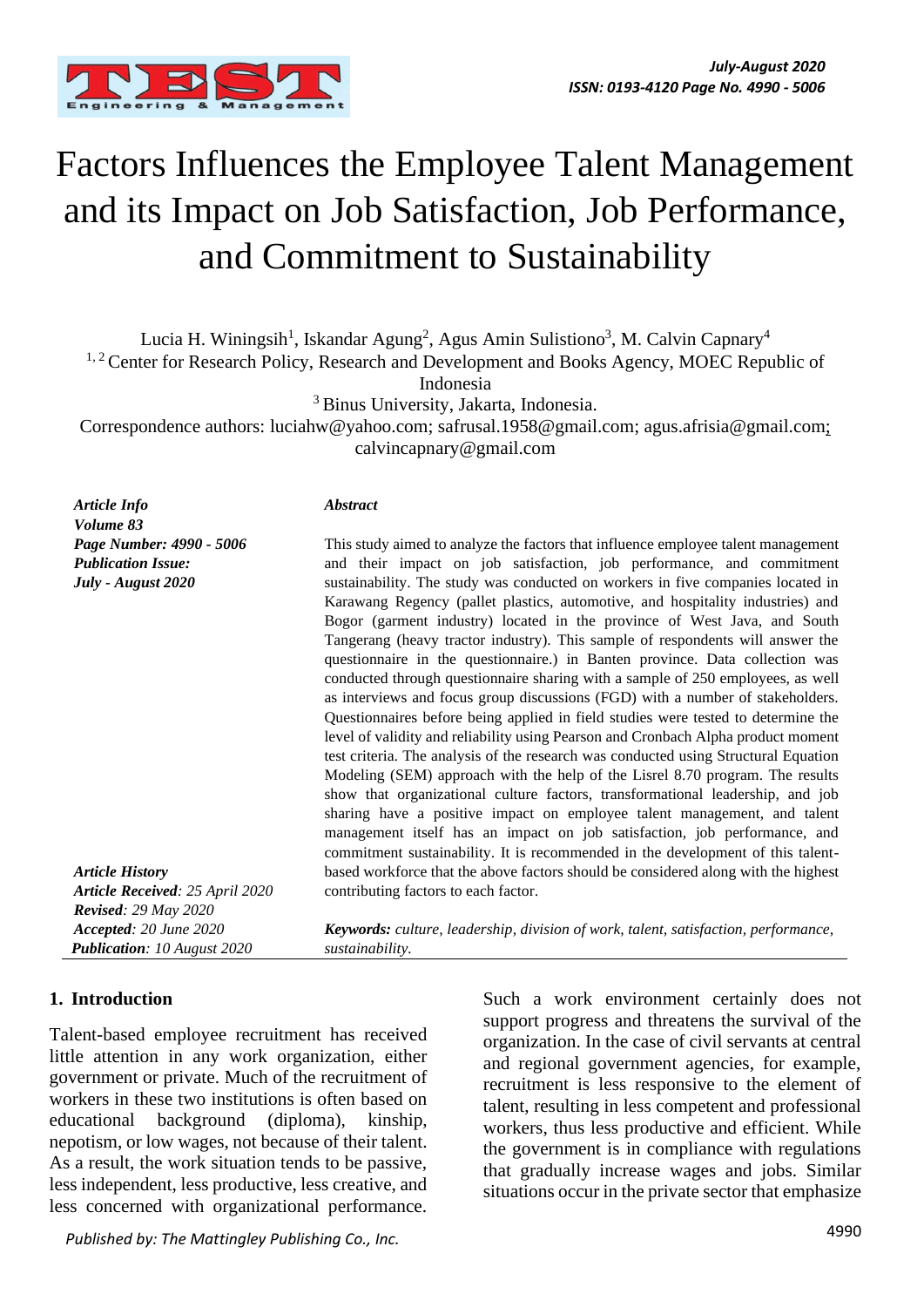

the recruitment of low-paid, low-skilled, and professional workers, resulting in lower productivity, loss, and (possibly) threatening business continuity.

Recently, the talent aspect of government and the private sector is gaining momentum. Recruitment and talent development efforts have taken a serious interest recently in the government and private sector. Recruitment and talent development efforts have taken a serious interest in producing competent and professional staff. Attention to talent is expected to bring personal pleasure and appreciation for work, thereby constantly developing competence and professionalism. In the government sector, for example, the ministry of state apparatus and bureaucratic reform (Kemenpan / RB) has been working to develop talent management to enhance the competency and productivity of the National Civil Apparatus (ASN) across all agencies. Governments perceive the need for optimal talent management in an efficient, competitive and competent human resource (HR) effort. The goal of national talent management is to recruit the best talented employees working with government agencies to drive accelerated development (Menpan / RB, 2019). Bashori (2012) argues that talented civil servants need to be managed in an unusual way, to detect, develop, and use the acquired talent to more effectively achieve their personal and organizational goals. The same is true of the private sector seeking to develop the talent of its employees. Of course, the goal is to produce competent and professional workers who can bring high-performance organizational performance, excel in business competition, reap the benefits, and maintain long-term business sustainability. Various studies have shown the relationship between employee talent development and corporate performance. Fatmasari (2017) for example shows that talent management has a positive and significant impact on employee performance. Octavia and Susilo (2018) and Irawati, Sudarsono, dan Lestari (2017) have presented the impact of talent management on employee performance.

Emphasizing the workforce needs to be systematically managed, directed, and effective in order to improve the organization, as well as develop the competence and professionalism of the workforce itself. Employee talent management can be the gateway to business performance and growth, where employees are happy, passionate, loyal, committed, high work productivity, and ultimately positively impact organizational and business sustainability. It is not surprising that various parties have turned their attention to the talent management of their employees as one of the humanitarian aspects of achieving their organizational goals. But talent management is influenced by a number of factors, including: organizational culture, leadership, division of labor, dynamic capabilities, and competitive advantage. Therefore, it is important to know how these factors affect the management of the worker's talent. Understanding the influence of these factors is expected to bring the effort required to develop the talent of the workers. Additionally, it is important to know how talent management affects the workforce itself, especially when it comes to job satisfaction, performance, and commitment to work continuity, loyalty, and passion.

The latter is intended to analyze the factors that influence talent management, and the impact on workers. Factors influencing talent management that will be the focus of the study are organizational culture, leadership, division of labor, dynamic capabilities, and competitive advantage, while the impact of talent management includes factors on job satisfaction, performance, and employee commitment.

#### **2. Literature Review**

Below are the conceptual limitations of the variables that are the focus of the research.

2.1 *Culture Organization*

The organization can be defined as a group of people working together to achieve the goals and objectives of the organization. Within the organization are social relations and division and allocation of work,

Business organizations need to renew their competencies job coordination, member recruitment, employee motivation, and resource allocation and use for organizational sustainability (see: Weber, 1968; Buchanan, 1977; Dahl, 2003, Usman, 2006; Agung, 2010).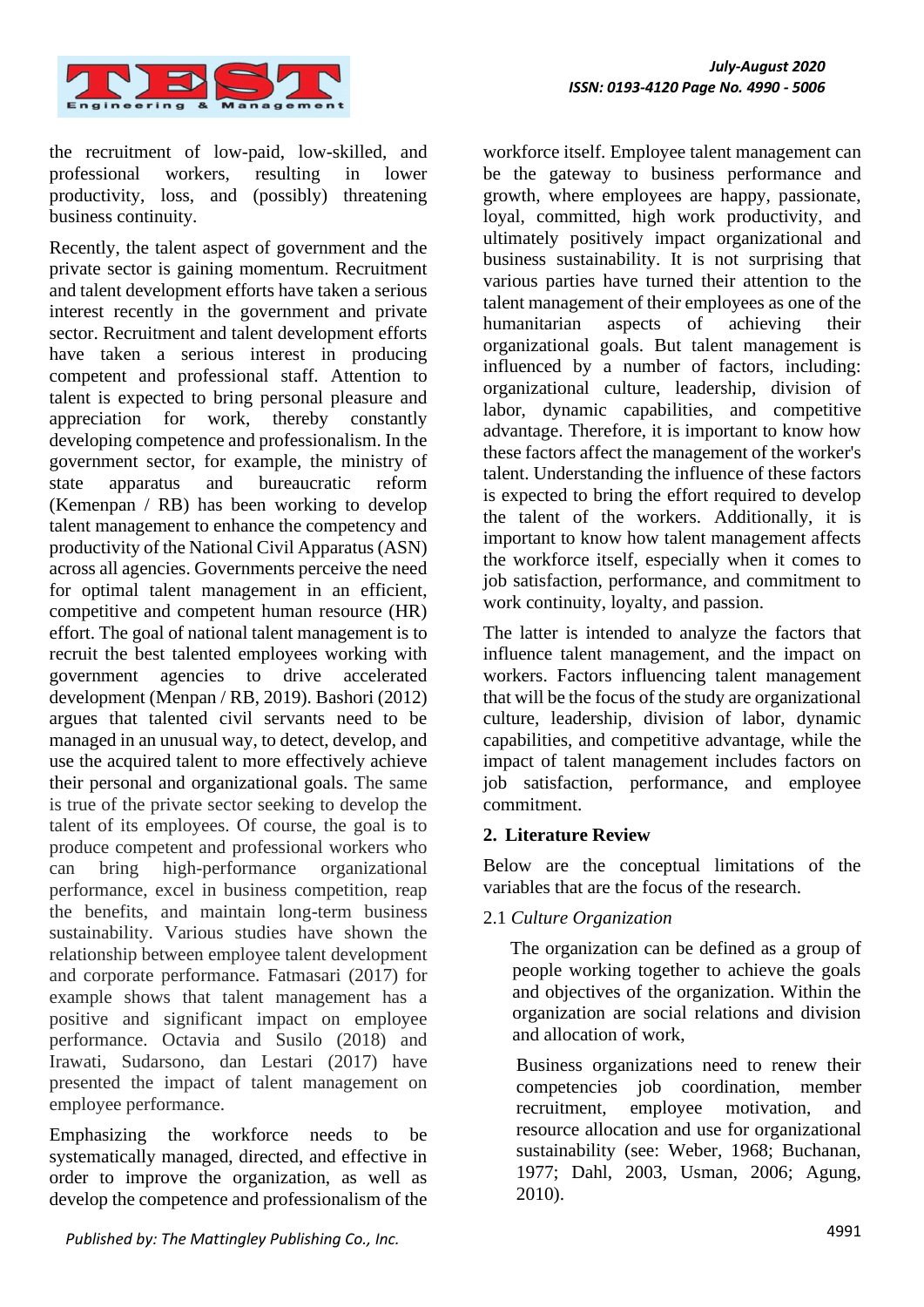

An organization as an organized social group supports its own culture in achieving its goals and objectives. Social scientists do indeed give different definitions of this culture, according to their own point of view. Pettigrew (2015) argues that organizational culture is the system of such publicly and collectively accepted meanings operating for given group at a given time. Sathe interpreted as a set of important assumptions (often unstated) that members of a community share is common. Davis (2004) defines "... the pattern of shared beliefs and values that give members of an institution meaning, and provides them with the rules for behavior in their organization". Schein (2014) states that "... the pattern of shared basic assumption that the group learned as it solved it problems of external adaptation and internal integration, that has work will be enough to be considered valid and, therefore, to be taught to new members as the correct way to perceive, think and feel in relation to these problems ".

From the definition presented above it can be concluded that organizational culture is a set of values, beliefs, rules, and the like that are shaped by its members in establishing behaviors to achieve organizational goals. Control behavior of its members to achieve their goals and objectives. In this paper a set of values is limited to work ethic, hard work, discipline, and rules regarding system rewards.

## 2.2 *Tranformational Leadership*

Many opinions on leadership are expressed by management and organizational experts. But it can be concluded that leadership is related to the process of social influence which is the deliberate effect of organizing activities and achieving common goals. Leadership is the process of influencing and moving an individual or group of people toward a shared goal. Thoha (2008) argues that leadership is an activity that influences the behavior of others, or the art that influences human behavior both individually and in groups. In other words, leadership is the science and art of influencing others or groups to act as intended to achieve a common and effective goal.

According to Anderson (2016) his ideas on transformational leadership mean the ability of a person with vision, planning, communication, and creative action to positively impact a group of people in a clear set of values and beliefs to achieve a clearly defined and measurable goal . Luthans (2004) presents transformational leadership traits, namely: a vision of the future, identifying himself as the agent of change, the daring to take risks, trust others, act on a system of values and not on the basis of individual interests, constantly improving ability throughout life, and the ability to deal with complex, vague, and uncertain situations.

In this paper the characteristics of transformational leadership refer to four (four) indicators, namely: visionary, change agent, risk taking, and transparent and democratic. Visioner refers to the idea that one of the functions of a leader is to create a shared, credible, credible, and exciting vision for the organization. Vision can be created by leaders or by staff, but the purpose must be widely understood and embedded in everyone's mind. Visionary leaders must act as agents of change, fully oriented to results, adopt challenging new visions, communicate visions and influence others, and seek the support and enthusiasm of workers to realize that vision. For this reason all leaders must also take risks to make changes and achieve their organization's progress. Organizational leadership must also be transparent and democratic, to open up all the data and information that subordinates need to advance the organization and leaders must be open to the opinions and criticisms of their subordinates (see also: Nanus, 2001).

## 2.3 *Division of Work*

Formal organizations usually have a clear structure that regulates the position and role of a person or group of people and work relationships with each other. Organizational structure is also one way to make adjustments and strategies in achieving goals and objectives (Pennings, 1992). The structure also includes the division of labor which contains a job analysis in determining what position and who is carrying out the work. Claudia (2020)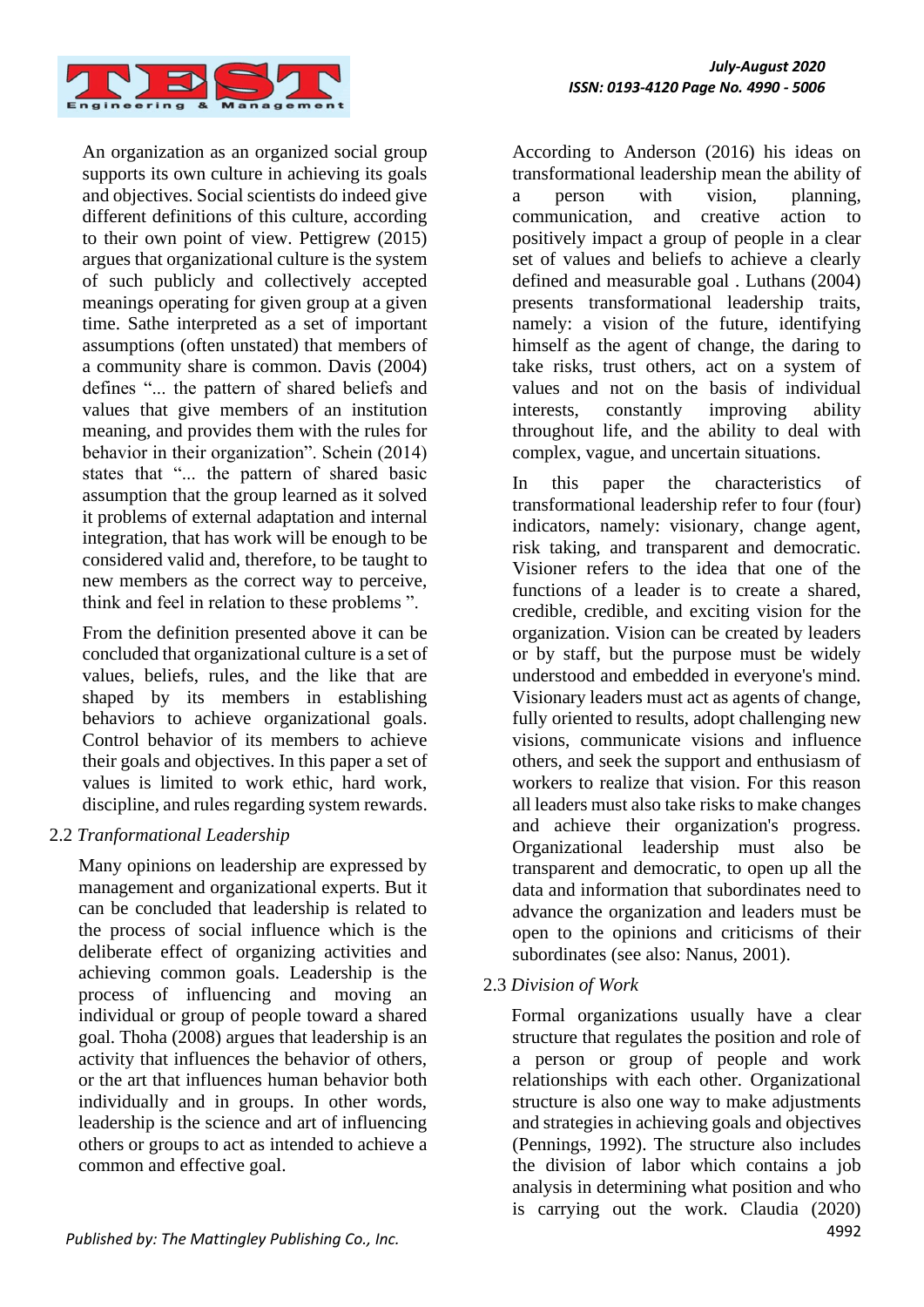

suggests that the division of labor is a task assigned to, and completed by a person or group of workers to improve efficiency. The division of labor is also known as the breakdown of tasks that are different from each other. This means that for each job there are a number of processes that must be performed in order for the work to be completed. Hasibuan (2011) argues that the division of labor is written information that outlines the duties and responsibilities, working conditions, employment relationships, and aspects of work at certain positions in the organization. According to Roring (2017), the division of labor in a company is proven to affect employee performance.

In this paper the division of labor includes indicators of job description, working conditions, employment relationships, and trust. Job description relates to job description and job function, working conditions related to the work situation achieved, work relationship refers to the situation of work social relations, and trust is the trust given to a person or group of people in carrying out work.

## *2.4 Dinamic Capacity*

in order to survive in turbulence in the business environment (Cao, 2011). This capability is called dynamic capability, which is the organization's effort to integrate, build and reconfigure internal and external capabilities in line with the rapid changes in the environment and to achieve compliance with these changes (Teece, et al, 1997). Eisenhardt's and Martin (2000) define it as a business process in a company that uses its resources specifically the process of integration, reconfiguration, obtaining and releasing resources to adjust or create market changes, organizational skills, resources and competence for change. Helfat et al. (2007) argues as the capability of the organization that aims to create, expand or modify resource-based.

The point is dynamic capacity is the ability of organizations to achieve new forms by developing competitiveness through renewal of human and material resources. Teece et al. (1997) and Eisenhardt and Martin (2000) state

that a company's dynamic ability to reconfigure human and material resources. Pavlou & Sawy (2011: 239-273) identify dynamic abilities into four dimensions, namely: sense ability (sensing capability) is the ability to recognize, interpret and pursue opportunities in the environment; learning ability, which is the ability to change existing operational capabilities with new knowledge; integrated capabilities, namely the ability to transform existing operational capabilities with new knowledge into new operational capabilities by creating shared understanding with collective common sense; and coordination capabilities, namely the ability to manage and use tasks, resources, and activities in new operational capabilities. In this paper dynamic capacity variable indicators only cover the dimensions of sensing capacity, learning capacity, and coordination capacity.

## 2.5 *Advantage Competitive*

Dynamic capacity is closely related to developing competitive advantage. According to Kotler & Armstrong (2001: 322), competitive advantage is excellence by offering more value to consumers, either through lower prices or by providing more benefits. Porter (1998: 100) defines competitive advantage as the ability of companies to achieve economic benefits compared to the benefits that can be achieved by competitors in the market in the same industry. According to Barney (1991), competitive advantage aims to form a barrier and competitors cannot imitate, so the company can achieve benefits from its resources. Every company that has a competitor in an industrial environment has a desire to be superior compared to its competitors.

In general, companies implement competitive strategies to have an advantage in resources and expertise. Implicit competitive advantage requires companies to have competent and professional human resources. The ability to develop employee skills well will make the company excel in implementing strategies based on human resources and difficult for competitors to imitate. Various studies show the importance of managing and developing employee talent to produce competent resources and have a competitive advantage (Bharadwaj,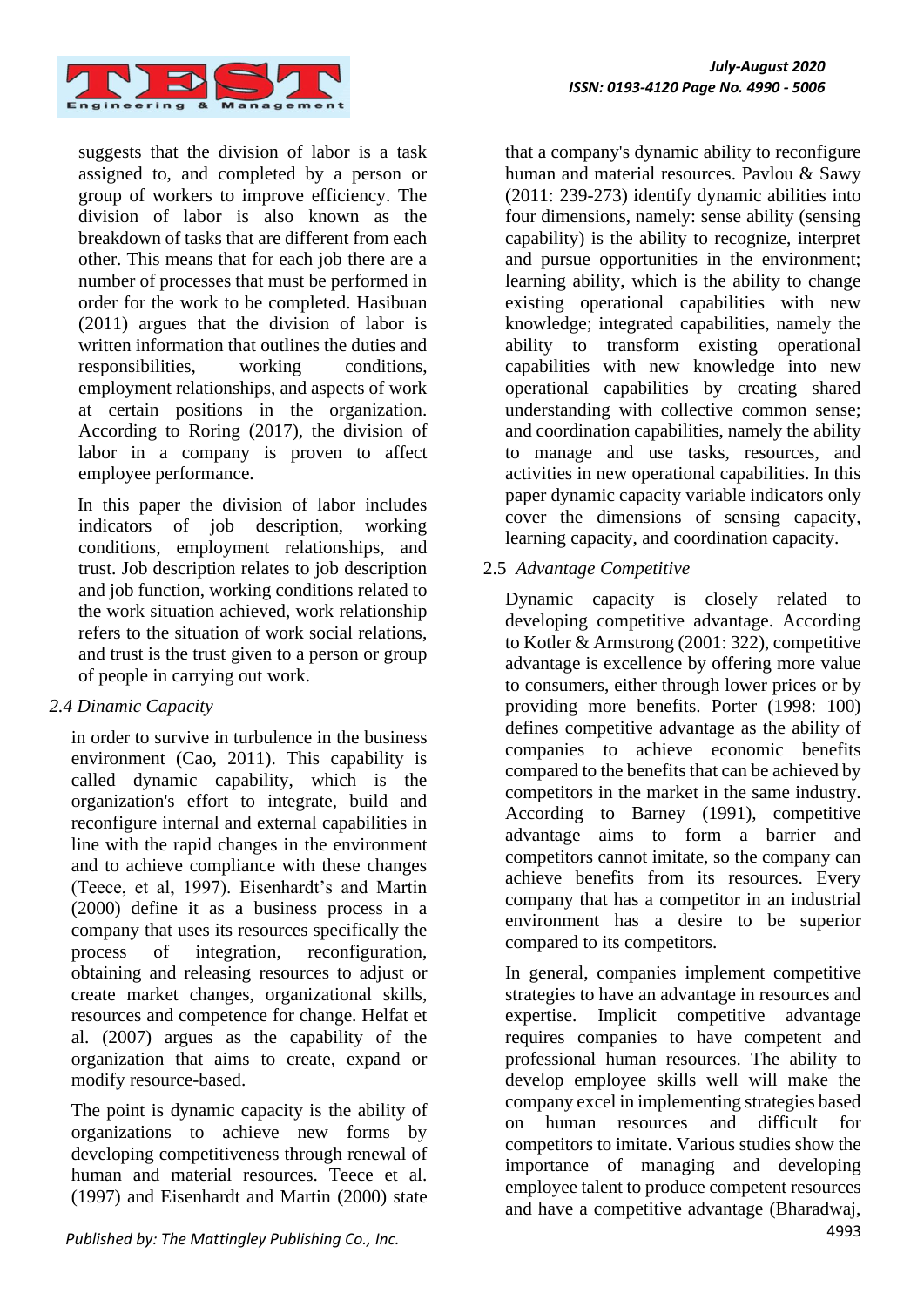

Varadarajan and Fahy, 1993; Day and Wensley, 1988). Competitive advantage is related to cost advantage, product differentiation, and target market segments.

## 2.6 *Employee Talent Management*

Talent can be defined as a character trait that a person has from birth. Talent development will bring competence in carrying out their duties happily and bergirah. Therefore, talent management is crucial for a business organization to acquire the skills and expertise of its employees to support the achievement of corporate goals. Talent management is a systematic way of incorporating elements of planning, organizing, implementation, and evaluation, with the aim of producing competent and effective human resources, so that organizational goals can be achieved. Gasperz (2013) states that talent management is a human resource management process associated with three main processes, namely: developing and strengthening employees when they first enter the organization, retaining and developing existing employees, and attracting as many employees as possible. who has the competence, commitment, and character to want to work in the company. Baum (2008) argues that talent management is an organizational mindset in ensuring that the right talent is available for the right job and at the right time based on the strategic goals of the business. Or Silzer and Dowell (2009) argue that talent management is a series of integrated processes and procedures that organizations use to attract, retain, develop, and mobilize talent to achieve the organization's strategic goals.

Amstrong and Baron (2005) present the benefits of talent management for a company, among others: improving the recruitment and selection process so that the organization / company acquires high quality talent; provide a more competitive and fair package of renumeration; perform risk analysis, such as identifying potential employees, conserving employee turnover; enhancing learning and development programs to improve future performance and competence; and perform internal screening to identify potential employees. On the employee side, the benefits are to increase motivation and commitment, develop careers, increase knowledge about contributing to the company's goals and increase job satisfaction.

In this paper efforts to manage the talent of workers will be seen through the indicators of identification of workforce, education and training provision, job placement, and needed support. The point is that efforts to manage workers 'talent must be able to identify workers' talents, design education and training programs in the right manner, develop their placement competencies and accuracy, and provide the necessary facilities support to produce creative and productive employees.

## 2.7 *Job Satisfaction*

Someone will judge whether or not satisfied with their work. The level of satisfaction can be high or low depending on the aspects received from the workplace. Luthans (2011) argues that when someone gets job satisfaction from his work environment, he will give a good performance, and vice versa. Correspondingly, some experts suggest that job satisfaction is a positive feeling towards the work, on the contrary dissatisfaction is a response to negative feelings towards work and / or workplace (Robbins and Judge, 2007; Vecchio, 1995; Greenberg and Baron, 2003; Wibowo, 2007). Kirkpatrick and Levis (1996)). stated that job satisfaction is a person's attitude towards work on the elements of the nature of the work itself, relationships with colleagues, compensation received, promotion opportunities, quality of supervision received and work situations.

Talent management is expected to build employee competence and impact employee satisfaction. Lei, Basit, and Hasan (2018), Dixit and Arrawatia (2018) show the influence of talent management on employee satisfaction levels. Various studies show that job satisfaction also influences other sub-aspects of work as described by Bakan et al (2014), Shaju and Subhashini (2017), and Darmawati et al (2013). In this paper we will look at the impact of talent management on job satisfaction through indicators of income levels, career assurance, and fulfillment of workforce guarantees, such as: leave, health insurance, and more.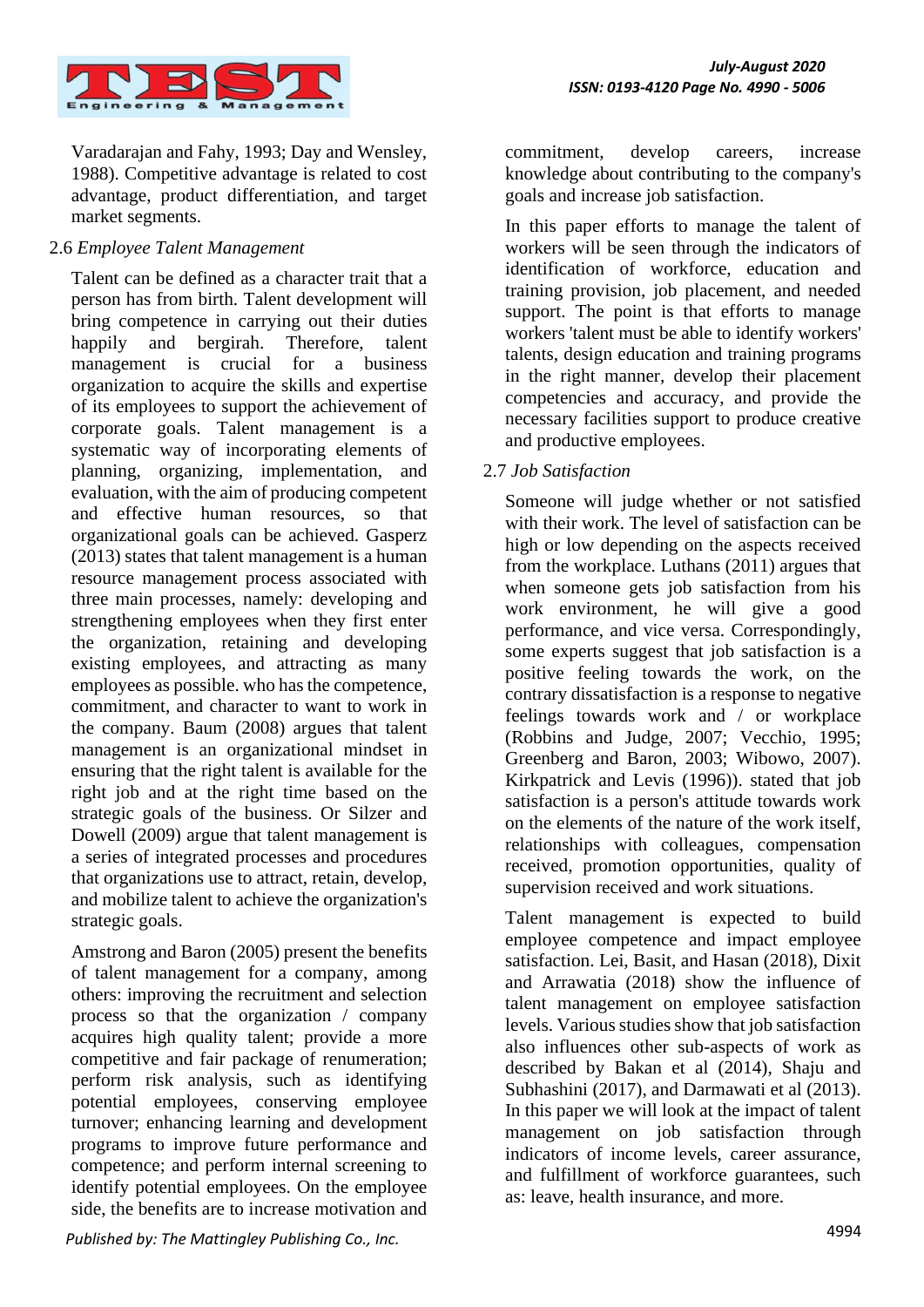

## 2.8 *Job Performance*

Performance is often associated with job performance and results achieved. Sucipto (1997) and Robbins (2006) suggest that success in doing a job is strongly determined by performance. Mathis and Jackson (2006) say performance is essentially an activity that is done or not performed by the individual. This is why performance behaviors are important to observe and to achieve organizational goals. On that basis, many organizations / companies periodically conduct performance evaluations to reflect the performance of their members / employees. Performance appraisals provide feedback on important decisions, such as promotions, job shifts, and even termination of employment. Performance appraisals are also useful for identifying training and development needs, demonstrating staff skills and competencies, providing staff feedback on their performance, as a basis for allocating rewards, and so on.

The application of talent management is often based on the assessment of members / employees so that the organization / company can achieve its goals. Talent management is intended to have an impact on employee performance, enabling the organization / company to maintain long-term sustainability. For corporate organizations talent management efforts are expected to increase productivity, provide benefits, and compete with competitors, and last longer. In this paper, worker performance is viewed in terms of job quantity, job quality, and job productivity punctuality.

#### 2.9 *Commitment Sustainability*

Employees must be required to have a commitment to the organization where they work, so that it can bring progress to the company and himself. Mayer and Natalie (1997) argue, organizational commitment is defined as the desire on the part of employees to remain members of the organization. According to Robbins (2011) argues, organizational commitment is the extent to which employees identify with the organization and want to maintain membership in the organization. The same opinion was expressed by Colquitt (2015) dan Luthans (2011) which basically concluded that organizational commitment is a condition of how many employees commit themselves and hope to maintain membership in the organization. One of those commitments is regarding the sustainability of employees to keep working in their workplaces.

Sustainability commitment refers to the employee's view of work in the company that encourages morale, hope, and desire to survive or leave the company. Employees assume sustainability in their company is caused by their need for the company, otherwise it will result in losses if they leave. According to Allen and Meyer (1984), employees continue to work in organizations because they collect more benefits they receive. The strength of continuing commitment tends to bring someone to continue working in the company, loyalty, work passion, and productivity.

2.10 *Theoretical Framework*

From the above description is developed a theoretical framework to approach and analyze the research problems.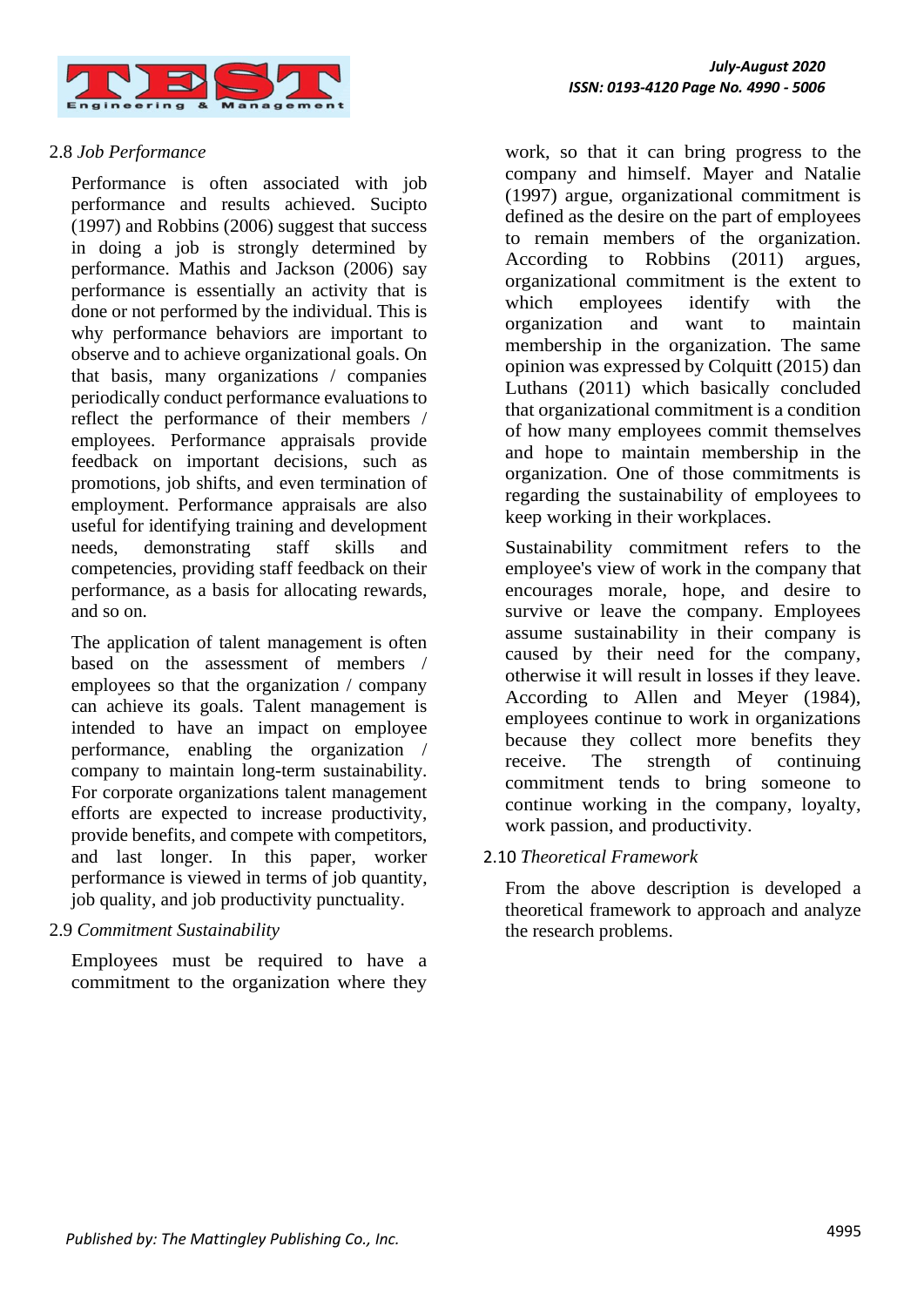



Diagram 1. Theoretical framework study of factors influences the employee talent management and its impact on job satisfaction, employee performance, commitment to sustainability, and workplace passion

## *Hypothesis*

- Culture Organization (KSI1), Transformational Leadership (KSI2), and Division of Work (KSI3) have an influence on Dynamic Capability (ETA1), Competitive Advantage (ETA2) and Employee Talent Management (ETA3);
- Dynamic Capability (ETA1) and Competitive Advantage (ETA2) have an influence on Employee Talent Management (ETA3);
- Employee Talent Management (ETA3) affects Job Satisfaction (ETA4), Job Performance (ETA5), and Sustainability Commitment (ETA6).

## **3. Methodology**

#### *3.1 Sample Location*

The study was conducted in early 2020 by locating five (5) companies in the Karawang and Bogor areas of West Java Province, and South Tangerang in Banten Province. Sample companies in Bogor District are moving in the convection area, Tangerang City is moving in the heavy equipment industry, and Karawang District is moving in the plastics, automotive, and hospitality industries. The selection of a sample of company samples was done randomly with the main consideration of the

<sup>4996</sup> *Published by: The Mattingley Publishing Co., Inc.*

business organization having a relatively large number of workers.



Image: Research Location Map

#### *3.2 Sample Respondent*

Of the five sample companies obtained a sample of respondents using random but not identical techniques. A sample of 250 employees comprised of 50 workers in the plastic pallet, garment and heavy tractor industry, 70 automotive industry workers and 30 hospitality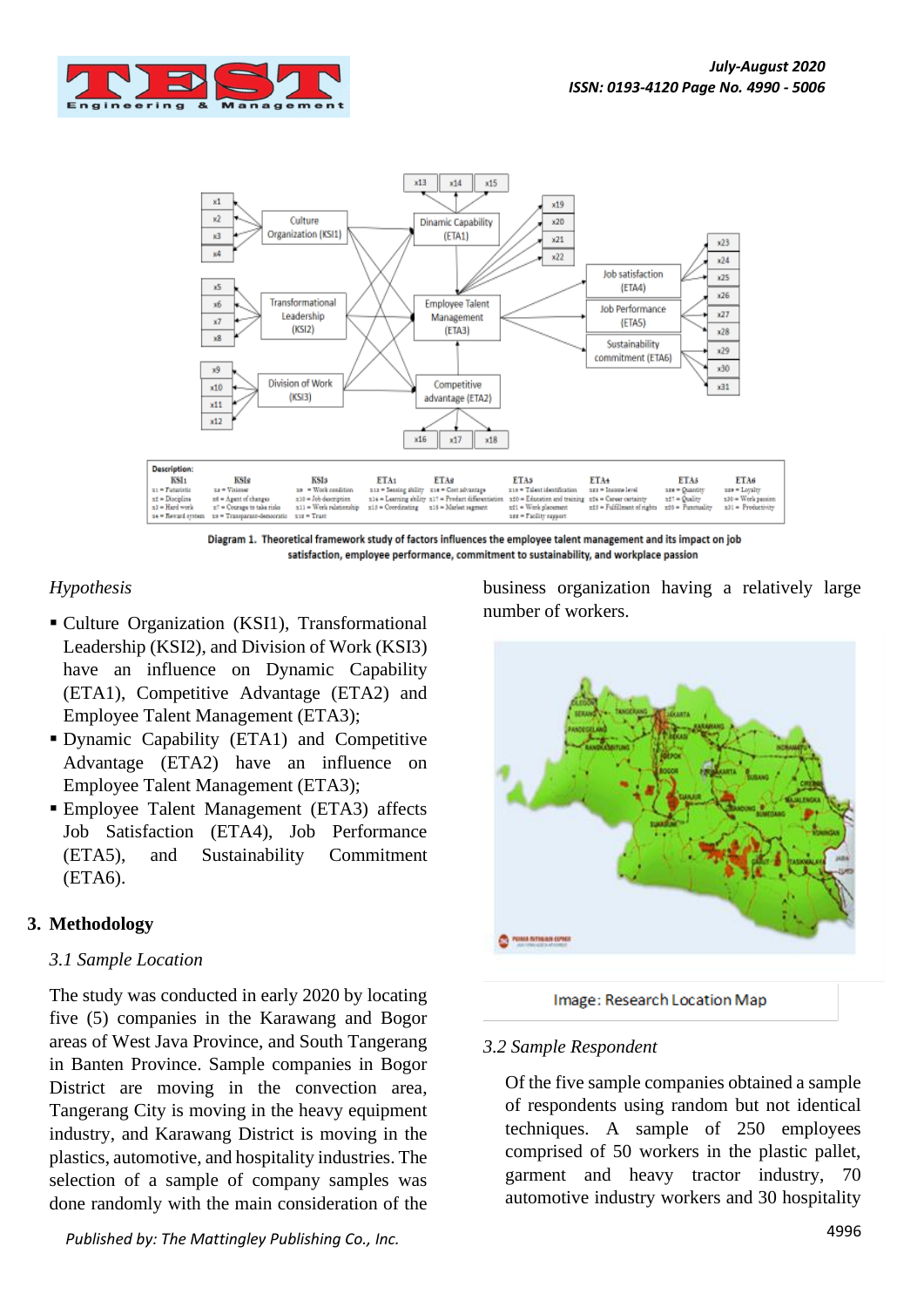

industry workers. This sample of respondents will answer the questionnaire.

## *3.3 Data Collection Techniques*

Data collection was performed through distributing questionnaires to employee and supported by interviews and focus group discussion. Especially the questionnaire before being used in the research was conducted to test its validity and reliability. The criterion used was Pearson's correlation coefficient and Cronbach's alpha using the SPSS program version 24.0. Questionnaire that meets valid and reliable criteria used in field research.

## 3.4 *Analysis Technique*

Analysis using structural equation modeling (SEM) using the Lisrel 8.70 program. SEM can be used because the number of samples is more than 100 people (see: Kusnendi, 2009; Haryono and Wardoyo, 2013).

## **4. Findings**

#### 4.1 *Characteristic Respondent*

The results of the distribution of the questionnaire showed that 164 (65.60%) were filled by male respondents and 84 (34.40%) were female respondents. The age distribution of respondents starts from the lowest of 17 years and the highest of 52 years, with the most categories at the age of 30-40 years. Work experience in the company is currently distributed from not reaching one year (12.08%), less than 10 years (65.12%) and more than 10 years (22.08%). A total of 210 (84.00%) respondents were married, while 40 (16.00) percent had never been married. A small proportion (21.20%) of respondents said that they live in a rented house alone or with others, and 78.80% of respondents live with their families.

In terms of income level, significant differences are accepted by respondents,

depending on their status and work skills. Employees working with low skill levels earn salaries in the range of less than IDR 5 million rupiah - IDR 10 million rupiah per month based on regional minimum wages (the amount varies between provinces) plus incentives for overtime. Most skilled employees get wages above 10 million rupiah - 20 million rupiah, and some employees get salaries above 20 million rupiah (currently USD  $$ 1 = 14.500$ rupiah).

## 4.2 *Validity and Reliability*

Hair et al (2010) presented confirmatory factor analysis (CFA) to test the dimensions of constructs or variables. The CFA should be implemented as a test of validity and reliability to determine whether the indicator variable actually forms the latent variable being studied (Haryono and Wardoyo, 2017). The validity test is related to the measurement of variables so they are valid or not. The validity test is done by comparing the loading factor to a minimum of 0.5. If the load factor value is greater than 0.5 then the indicator is valid. Reliability tests show how well the gauge can produce relatively similar results if repeated measurements on the same object. Reliability values were measured with Construct Reliability (CR) and Variance Extract (VE). It is said to be reliable if CR values> 0.70 and VE> 0.50. Table 2 shows the validity and reliability test results.

## 4.3 *Goodness of Fit (GOF) Model*

Structural model analysis in SEM begins with testing the suitability of the overall model seen based on the Goodness-of-Fit Index (GFI) statistical indicators of the LISREL output (Hair et al, 2006). Overall a summary of the critical value of the model match testing can be seen from the summary in table 3.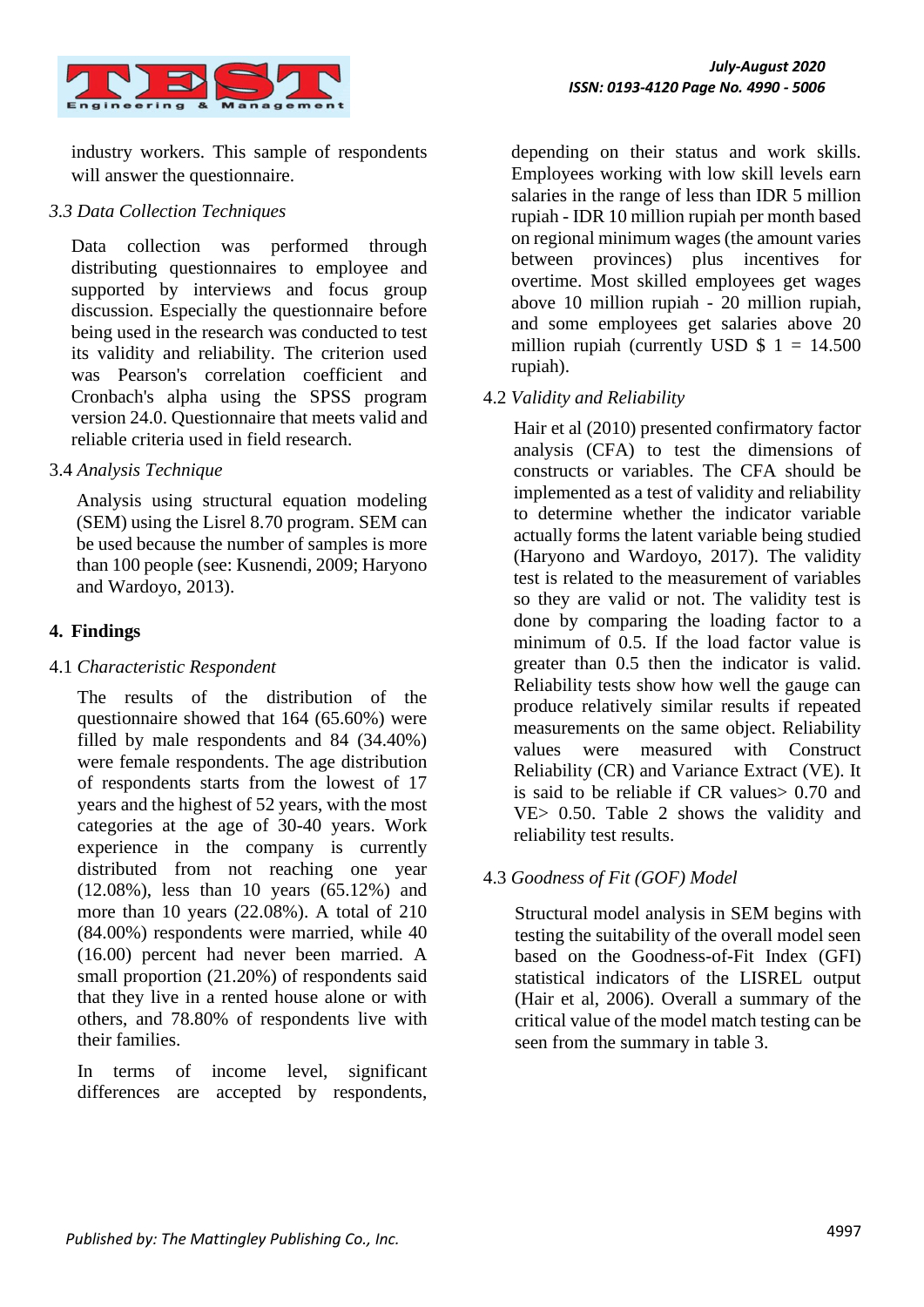

| <b>Indicators</b>                                      | <b>SLF</b> | ei   | Cr    | Ve    | <b>Conclusion</b> | <b>Indicators</b> | <b>SLF</b> | ei   | cr    | Ve    | <b>Conclusion</b> |
|--------------------------------------------------------|------------|------|-------|-------|-------------------|-------------------|------------|------|-------|-------|-------------------|
|                                                        |            |      |       |       |                   |                   |            |      |       |       |                   |
| CO (KSI1)                                              |            |      |       |       |                   | CA (ETA2)         |            |      |       |       |                   |
| x1                                                     | 0.79       | 0.37 |       |       |                   | x16               | 0.64       | 0.58 |       |       | Valid &           |
| x <sub>2</sub>                                         | 0.76       | 0.42 | 0.909 | 0.716 | Valid &           | x17               | 0.99       | 0.03 | 0.902 | 0.759 | Reliable          |
| x3                                                     | 0.82       | 0.33 |       |       | Reliable          | x18               | 0.94       | 0.11 |       |       |                   |
| x4                                                     | 0.99       | 0.01 |       |       |                   | TM (ETA3)         |            |      |       |       |                   |
| TL (KSI2)                                              |            |      |       |       |                   | x19               | 0.90       | 0.19 |       |       |                   |
| x5                                                     | 0.88       | 0.22 |       |       |                   | x20               | 0.81       | 0.35 | 0.929 | 0.766 | Valid &           |
| x6                                                     | 0.88       | 0.22 | 0.944 | 0.807 | Valid &           | x21               | 0.86       | 0.26 |       |       | Reliable          |
| x7                                                     | 0.91       | 0.18 |       |       | Reliable          | x22               | 0.93       | 0.14 |       |       |                   |
| x8                                                     | 0.92       | 0.15 |       |       |                   | JS (ETA4)         |            |      |       |       |                   |
| DoW (KSI3)                                             |            |      |       |       |                   | x23               | 0.58       | 0.67 |       |       | Valid &           |
| x9                                                     | 0.60       | 0.64 |       |       |                   | x24               | 0.81       | 0.34 | 0.824 | 0.618 | Reliable          |
| x10                                                    | 0.55       | 0.70 | 0.863 | 0.626 | Valid &           | x25               | 0.93       | 0.14 |       |       |                   |
| x11                                                    | 0.97       | 0.06 |       |       | Reliable          | JP(ETA5)          |            |      |       |       |                   |
| x12                                                    | 0.95       | 0.10 |       |       |                   | x26               | 0.81       | 0.34 |       |       | Valid &           |
| DC (ETA1)                                              |            |      |       |       |                   | x27               | 0.93       | 0.13 | 0.931 | 0.819 | Reliable          |
| x13                                                    | 0.97       | 0.38 |       |       | Valid &           | x28               | 0.96       | 0.07 |       |       |                   |
| x14                                                    | 0.80       | 0.36 | 0.884 | 0.718 | Reliable          | CS (ETA6)         |            |      |       |       |                   |
| x15                                                    | 0.95       | 0.11 |       |       |                   | x29               | 0.82       | 0.33 |       |       | Valid &           |
|                                                        |            |      |       |       |                   | x30               | 0.94       | 0.12 | 0.914 | 0.781 | Reliable          |
| * Source: Study factors influences the employee talent |            |      |       | x31   | 0.89              | 0.21              |            |      |       |       |                   |

#### Table 2. Validity and Reliability Test Results

\* Source: Study factors influences the employee talent management and its impact on satisfaction, job performance, and commitment to sustainability

Table 3. GOF Model Results

| Goodness-of-Fit                                 | Cutt-off-Value              | Value  | Conclusion |
|-------------------------------------------------|-----------------------------|--------|------------|
| RMR (Root Mean Square Residual)                 | $\leq$ 0,05 atau $\leq$ 0,1 | 0.0210 | Good Fit   |
| RMSEA (Root Mean square Error of Approximation) | $\leq 0.08$                 | 0.0297 | Good Fit   |
| GFI (Goodness of Fit)                           | $\geq 0.90$                 | 0.99   | Good Fit   |
| AGFI (Adjusted Goodness of Fit Index)           | $\geq 0.90$                 | 0.98   | Good Fit   |
| CFI (Comparative Fit Index)                     | $\geq 0.90$                 | 0.98   | Good Fit   |
| Normed Fit Index (NFI)                          | $\geq 0.90$                 | 0.99   | Good Fit   |
| Non-Normed Fit Index (NNFI)                     | $\geq 0.90$                 | 0.99   | Good Fit   |
| Incremental Fit Index (IFI)                     | $\geq 0.90$                 | 0.99   | Good Fit   |
| Relative Fit Index (RFI)                        | $\geq 0.90$                 | 0.98   | Good Fit   |

\* Source: Study factors influences the employee talent management and its impact on job satisfaction, job performance,and commitment to sustainability.

The model match test results in table 3 show that the RMSEA is smaller than 0.08, CFI, IFI, NFI, RFI, and GFI get values greater than 0.90, while AGFI shows values smaller than 0.90. These results indicate that the model is good fit.

#### 4.4 *Structural Equation Results*

Data processing using the help of the Lisrel 8.70 program produces a structural model of the variables and indicators studied, as follows.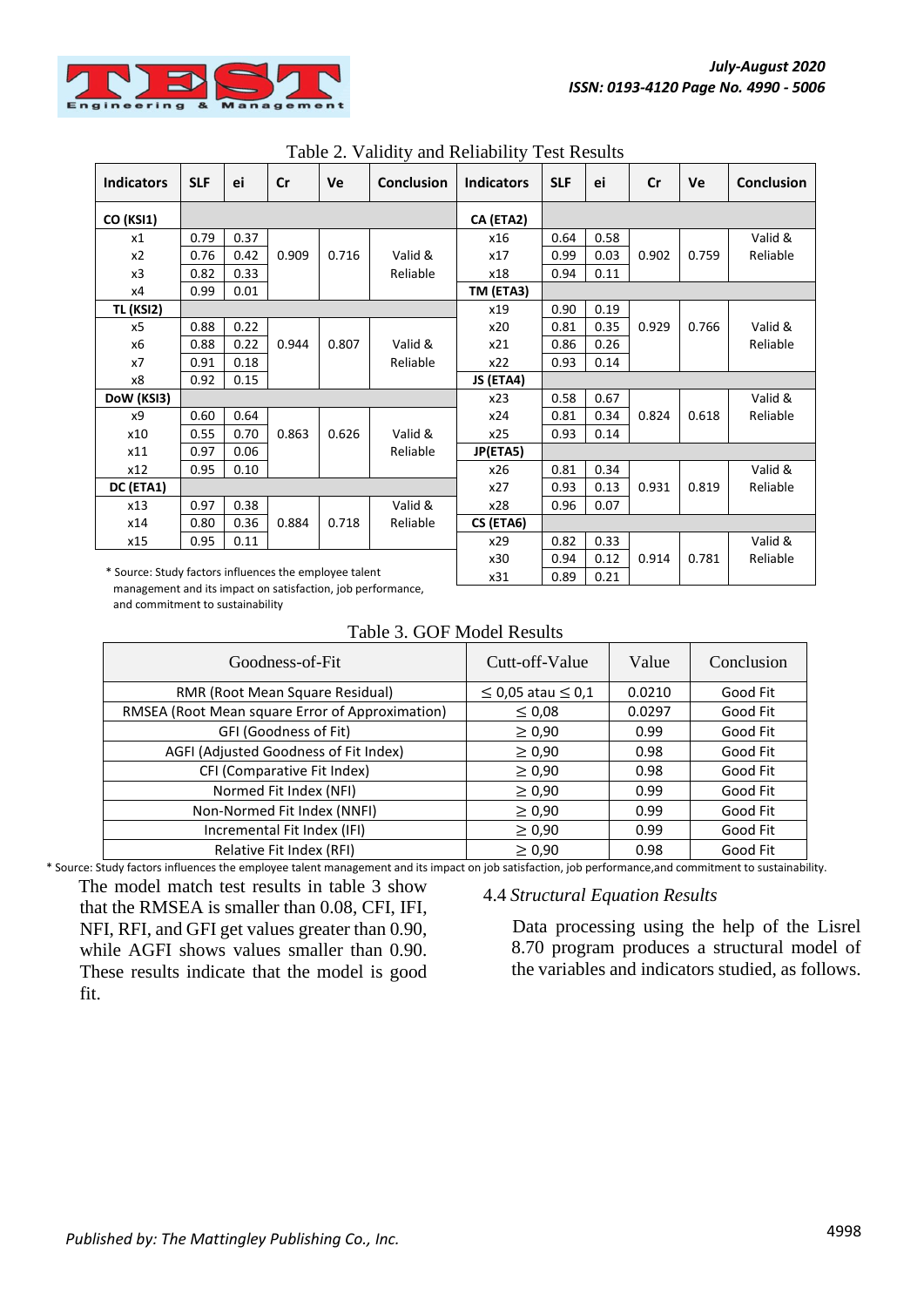



Chi-Square=67.27, df=27, P-value=0.1768, RMSEA=0.0297

Diagram 2. Standardized loading factor study factors influences the employee talent management and its impact on job satisfaction, job performance, and commitment to sustainability

\* Source: Study factors influences the employee talent management and its impact on job satisfaction, job performance, and commitment to sustainability



Chi-Square=67.27, df=27, P-value=0.1768, RMSEA=0.0297

Diagram 3. T-count factor study factors influences the employee talent management and its impact on job satisfaction, job performance, and commitment to sustainability

\* Source: Study factors influences the employee talent management and its impact on job satisfaction, job performance, and commitment to sustainability

Based on the results above, it can be seen the results of testing the hypothesis of the studied variables. Table 4 below shows that the allegations raised in this study had a significant effect.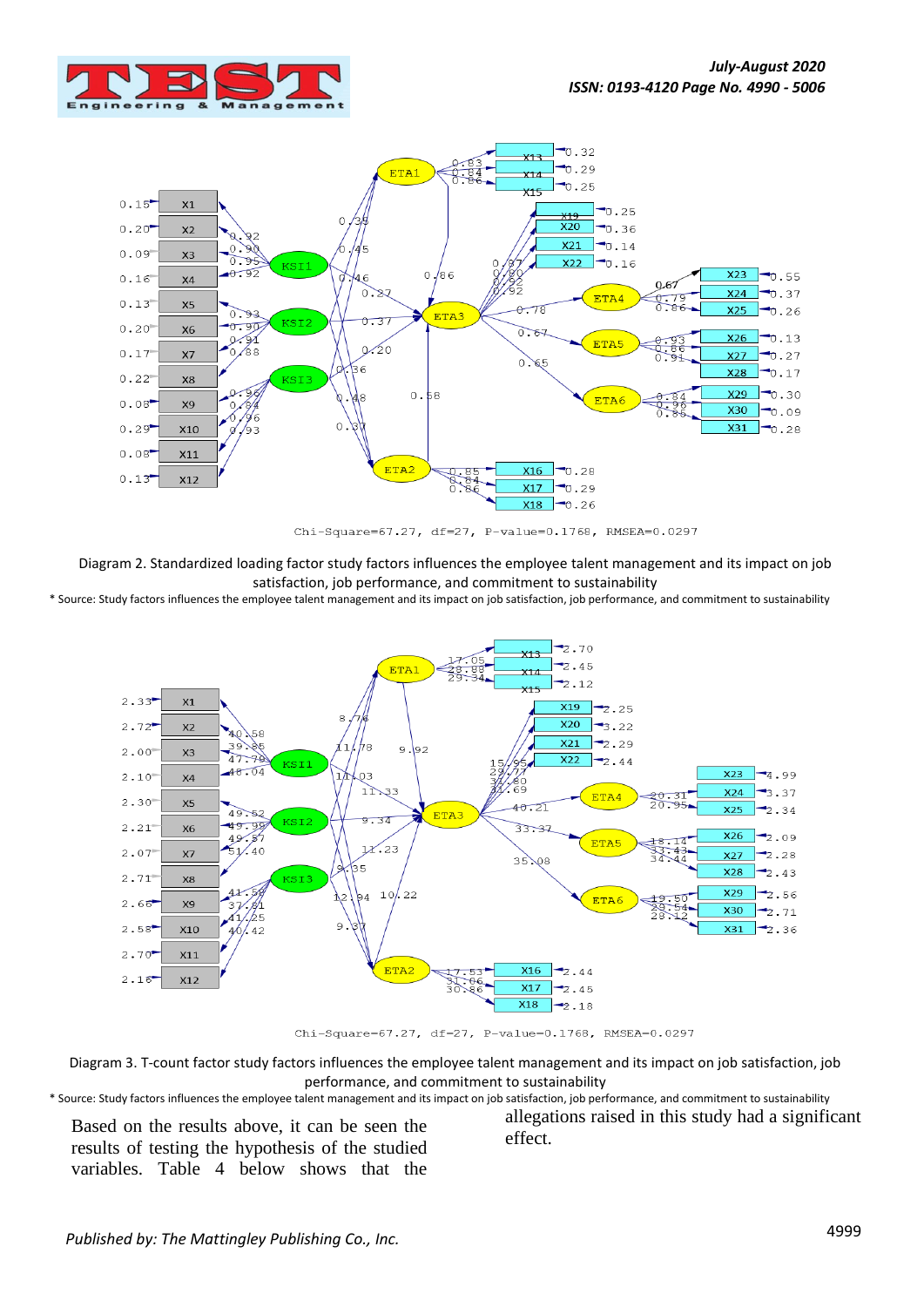

| Table +. IT y pothesis Test Results |       |         |             |                                                |       |         |             |
|-------------------------------------|-------|---------|-------------|------------------------------------------------|-------|---------|-------------|
| <b>Hypothesis</b>                   | Coef. | T-Count | Conclusion  | <b>Hypothesis</b>                              | Coef. | T-Count | Conclusion  |
| KSI1<br>$\longrightarrow$ ETA1      | 0.35  | 8.76    | Significant | KSI <sub>2</sub><br>$\blacktriangleright$ ETA3 | 0.37  | 9.34    | Significant |
| KSI2<br>$\longrightarrow$ ETA1      | 0.45  | 11.78   | Significant | KS <sub>13</sub><br>$\blacktriangleright$ ETA3 | 0.20  | 11.23   | Significant |
| $KS13 \longrightarrow ETA1$         | 0.46  | 11.03   | Significant | $ETA1 \longrightarrow ETA3$                    | 0.86  | 9.92    | Significant |
| KSI1<br>$\longrightarrow$ ETA2      | 0.36  | 9.35    | Significant | $ETA2 \longrightarrow ETA3$                    | 0.58  | 10.22   | Significant |
| $KSI2 \longrightarrow ETA2$         | 0.48  | 12.94   | Significant | ETA3<br>$\rightarrow$ ETA4                     | 0.78  | 40.21   | Significant |
| $KS13$ $\longrightarrow$ ETA2       | 0.37  | 9.37    | Significant | ETA3<br>$\rightarrow$ ETA5                     | 0.67  | 33.37   | Significant |
| KSI1<br>$\longrightarrow$ ETA3      | 0.27  | 11.33   | Significant | $\blacktriangleright$ ETA6<br>ETA3             | 0.65  | 35.08   | Significant |

Table 4. Hypothesis Test Results

\* Source: Study factors influences the employee talent management and its impact on job satisfaction, job performance, and commitment to sustainability

Table 4 shows the positive influence of KSI1, KSI2, and KSI3 is stronger on ETA1 and ETA2 than ETA3. The transformational leadership variable (KSI2) has the most positive influence on employee talent management compared to organizational culture variables (KSI1) and work division (KSI3). From this result it appears that the leadership role is very important in managing employee talent, especially in supporting visionary views, as agents of change, transparently and democratically, giving trust to employees, and developing togetherness to achieve company progress (Nanus, 2004, Luthans, 2004, Anderson, 2016). Dahl (23) argues, "... traditional views often place leaders acting alone in setting goals and making decisions. Leadership today requires leaders / managers to learn to think about controlling with and not over others. Leaders control means building relationships based on a shared vision and shaping the situations and conditions that can support its achievement. Leaders are required to jointly look at the whole system, encourage the work of their staff, spearhead change, and expand the capacity of people to shape the future ".

Meanwhile, the indirect effect shows that dynamic ability (ETA1) is greater than competitive advantage (ETA2) on employee talent management (ETA3). Many experts argue that dynamic capabilities are a source of competitive advantage (Froehlich, Bitencourt, and Bossle, 2017; Ambrosini and Bowman, 2009; Teece, 2007). Eisenhardt and Martin (2000), Wheeler (2002), and Helfat et al (2007) argue that building dynamic capabilities of business organizations aims to create, expand or modify resources to achieve competitive advantage, so that companies must attract, strengthen, and reconstruct power

competitiveness. A tight dynamic capability can be interpreted as a company's ability to renew its competence so that it can gain competitive advantage at any time and survive in a volatile business environment.

The various factors above affect the management of workforce talent (ETA3), and ETA3 subsequently had an impact on job satisfaction (ETA4), performance (ETA5), and commitment to work continuity (ETA6). From the results of data analysis it appears that ETA3 had the highest impact on ETA4, followed by ETA5, and then ETA6. That is, talent management that seeks to shape employee competencies must bring a level of job satisfaction to employees, which in turn will lead to improved performance and commitment to work continuity in the company concerned. Employee talent management tends not to provide optimal benefits if it does not bring employee job satisfaction, especially in adjusting income, rewarding achievements, increasing confidence in employees for the implementation of work, and providing other incentives. If not, the goal of managing employee talent will not bring progress to the company, and less inculcation of strengthening the commitment to work sustainability and ready to move to new jobs that are considered to have better prospects.

#### 4.5. *Relationship of indicators in variables*

Based on the results of structural testing it can be seen the relationship between indicators and the variables studied. The aimed is to find out how the contribution value of the indicators contained in each variable used. The results of the relationship of indicators to their variables are shown in table 5.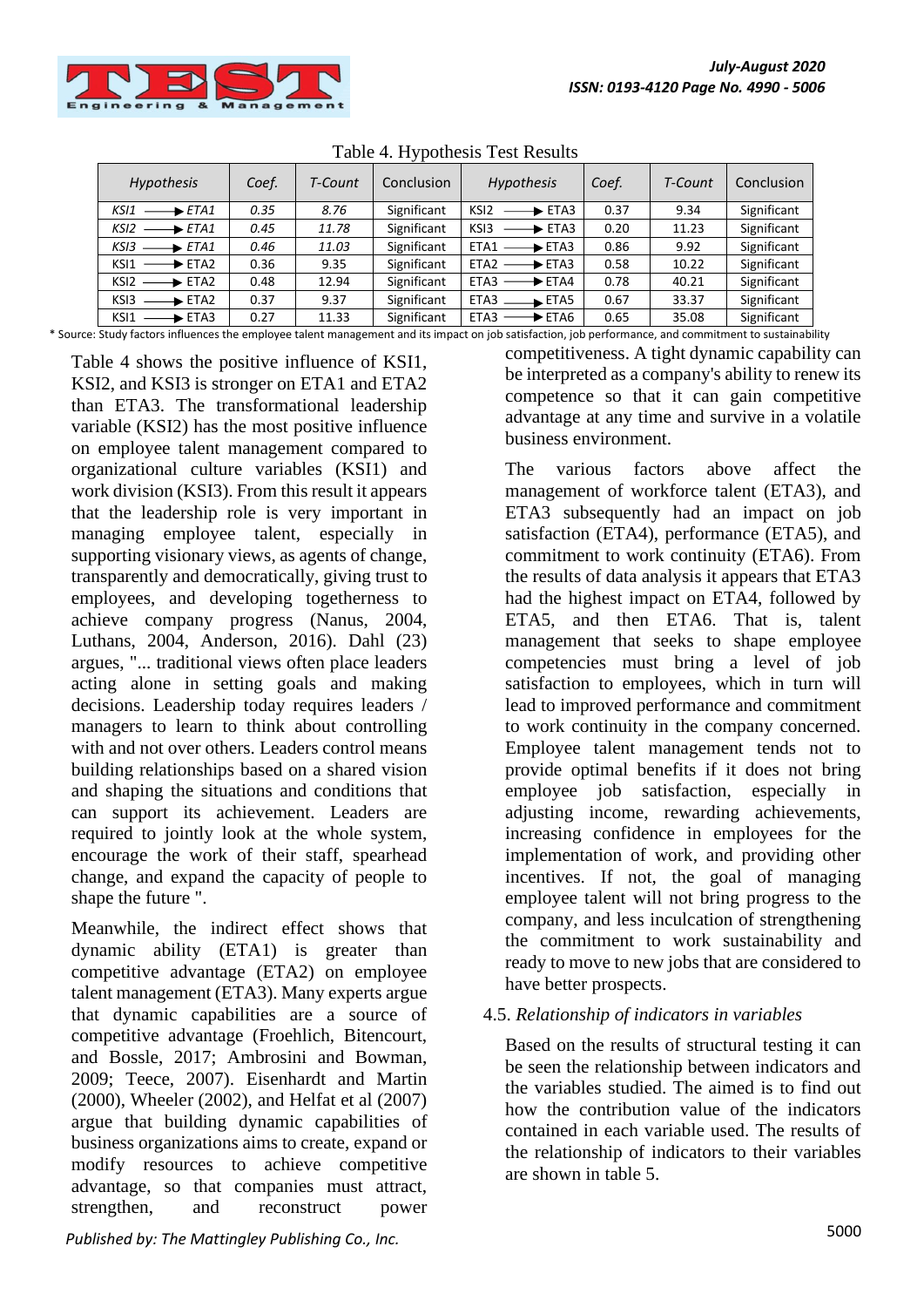

| Variables          | rabic 5. Relationship or malcators in variables<br>Indicators | Loading  | Construct | Contribution |
|--------------------|---------------------------------------------------------------|----------|-----------|--------------|
|                    |                                                               | value    | Coef.     |              |
| Culture            | Futuristic<br>$x1 =$                                          | 0.15     | 0.92      | 0.1380       |
| Organization       | Discipline<br>$x2 =$                                          | 0.20     | 0.95      | 0.1900       |
| (KSI1)             | Hard work<br>$x3 =$                                           | 0.09     | 0.90      | 0.0810       |
|                    | Reward system<br>$x4 =$                                       | 0.16     | 0.92      | 0.1472       |
| Transformational   | Visioner<br>$x5 =$                                            | 0.13     | 0.93      | 0.1209       |
| Leadership         | Agent of Changes<br>$x6 =$                                    | 0.20     | 0.90      | 0.1800       |
| (KSI2)             | Take risks<br>$x7 =$                                          | 0.17     | 0.91      | 0.1547       |
|                    | Transparant-democratic<br>$x8 =$                              | 0.22     | 0.88      | 0.1936       |
|                    | Work condition<br>$x9 =$                                      | 0.08     | 0.96      | 0.0768       |
| Division of Work   | Job description<br>$x10 =$                                    | 0.29     | 0.84      | 0.2436       |
| (KSI3)             | Work relationship<br>$x11 =$                                  | 0.08     | 0.96      | 0.0768       |
|                    | Trust<br>$x12 =$                                              | 0.13     | 0.93      | 0.1209       |
| Dinamic Capability | $x13 =$ Sensing capability                                    | 0.32     | 0.83      | 0.2656       |
|                    | $x14 =$ Learning ability                                      | 0.29     | 0.84      | 0.2436       |
| (ETA1)             | $x15 =$ Coordinating                                          | 0.25     | 0.86      | 0.2150       |
| Competitiveness    | $x16 = \text{Cost advantage}$                                 | 0.28     | $0.85\,$  | 0.2380       |
| Advantage          | $x17 =$ Product differentiation                               | 0.29     | 0.84      | 0.2436       |
| (ETA2)             | $x18 =$ Market segment                                        | 0.26     | 0.86      | 0.2236       |
|                    | $x19 =$ Talent identification                                 | 0.25     | 0.87      | 0.2175       |
| Employee Talent    | $x20 =$ Education and training                                | 0.36     | 0.80      | 0.2880       |
| Management         | $x21 = Work placement$                                        | 0.14     | 0.92      | 0.1288       |
| (ETA3)             | $x22 =$ Facilities support                                    | 0.16     | 0.92      | 0.1472       |
| Job                | $x16 =$ Income level                                          | 0.55     | 0.67      | 0.3685       |
| Satisfaction       | $x17 =$ Career certainty                                      | 0.37     | 0.79      | 0.2923       |
| (ETA4)             | $x18 =$ Fullfilment of rights                                 | $0.26\,$ | 0.86      | 0.2236       |
| Job                | $x16 =$ Quantity                                              | 0.13     | 0.93      | 0.1209       |
| Performance        | $x17 =$ Quality                                               | 0.27     | 0.86      | 0.2322       |
| (ETA5)             | $x18 =$ Punctuality                                           | 0.17     | 0.91      | 0.1547       |
| Commitment         | $x16 =$ Loyalty                                               | 0.30     | 0.84      | 0.2520       |
| Sustainability     | $x17 = Work$ passion                                          | 0.09     | 0.96      | 0.0864       |
| (ETA6)             | $x18 = \text{Productivity}$                                   | 0.28     | 0.85      | 0.2380       |

|  |  | Table 5. Relationship of Indicators in Variables |  |  |
|--|--|--------------------------------------------------|--|--|
|--|--|--------------------------------------------------|--|--|

 \* Source: Study factors influences the employee talent management and its impact on job satisfaction, job performance, and commitment to sustainability

# **5. Discussion**

Cultural organization (KSI1), transformational leadership (KSI2), and division of labor (KSI3) are exogenous variables that have a positive influence on dynamic ability (ETA1), competitive advantage (ETA2), and employee talent management (ETA3) as endogenous variables. Judging from the indicators contained in each variable, it appears that the discipline indicator  $(x2)$  contributes the highest value of 0.1900 to the cultural organization variable (KSI1), followed by the indicator of hard work implementation (x4) of 0.1472, a futuristic indicator for see the future achieving better results (x1), and indicators for implementing a reward system (x3) of 0.0810. In this result it shows that discipline is the main element that must be contained in the organization's corporate culture and must be obeyed by workers. Discipline related to self-control behavior in complying with applicable regulations in the company, both attendance, implementation of duties and functions, as well as timeliness of completion of work. Discipline will produce work behavior that is efficient, effective and productive. In this discipline also includes aspects of hard work or vice versa of workers with achievements in accordance with their behavior. Of course, disciplined behavior and hard work are also influenced by the orientation of the company's vision and goals and the application of rewards to be received by workers.

In the transformational leadership variable (KSI2), indicators that contribute the highest value are transparency and democratic attitudes of leaders (x8) of 0.1936, followed by indicators of ability as agents of change (x6) of 0.1800, indicators of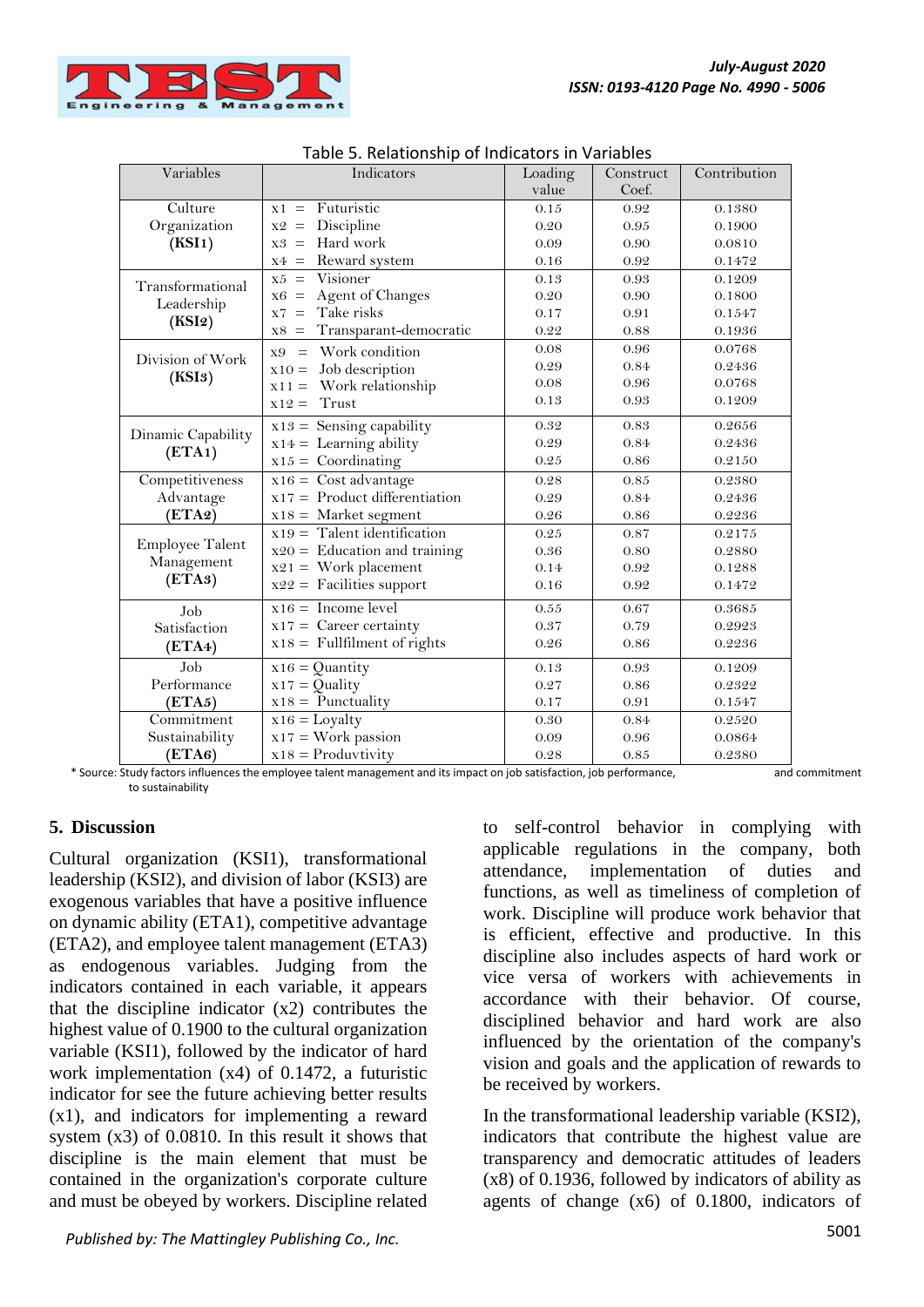

courage to take risks to make changes (x7) of 0.1547, and visionary (x5) of 0.1209. For employees to see leadership in the company more emphasis on attitudes and behaviors of openness and democratic leadership, because it will be felt directly than with the visionary leadership. It is difficult for employees whether the leader is visionary or vice versa, unless involved and asked for input in making decisions about the direction and objectives of the company, and the ability of leaders to make changes and courage to use new methods or techniques to achieve better results. Especially the last one a leader must dare to try and risk failure, make the experience to make continuous improvements to achieve success.

Next, the division of labor variable (KSI3). Indicators that contributed the highest value to KSI3 were job descriptions (x10) of 0.2436, followed by trust indicators (x12) of 0.1209, indicators of working conditions (x9) and work relations (x11) of 0.0768 respectively. In this variable employees tend to state the need for job descriptions in the form of systematic and clear job descriptions of the tasks and responsibilities of certain positions to carry out the work correctly and not overlap with each other. On the other hand employees will work diligently and responsibly if they get the full trust of their leaders, and are supported by conducive working conditions and relationships (Flippo, 1989; Gomes, 2003; Stone, 2005; Hariandja, 2007).

KSI1, KSI2, and KSI3 have a direct positive effect on the dynamic capability variable (ETA1), and ETA1 has a positive effect on the employee talent management variable (ETA3). Indicators that contributed the highest value to ETA1 were sensing capability (x13) of 0.2656, followed by learning capability indicator (x14) of 0.2436, and coordinating indicator (x15) of 0.2150. Sensing capability is the sensing ability to recognize, interpret, and pursue opportunities in an environment with competitive advantage and performance. Through sensing capabilities, companies will sense, anticipate and respond to the environment quickly by absorbing new knowledge, integrating internal and external resources, and formulating competitive advantages to seize markets and take profits. However, it will not be optimal if it is not accompanied by the company's

learning ability to produce new knowledge, increase the value of organizational routines and be difficult to imitate and replace (non-substituable) by competitors. In addition, it also requires the ability to coordinate all internal and external resources, synergistically and integrated to support the progress of the company (see: Kogut and Zander, 1992; Zollo and Winter, 2002; Pavlou and Sway, 2011)

KSI1, KSI2, and KSI3 have a direct positive effect on the Competitiveness Advantage (ETA2) and ETA2 have a positive effect on the employee talent management variable (ETA3). Indicators that contributed the highest value to the ETA2 variable were product differentiation (x17) of 0.2436, followed by a cost advantage indicator (x16) of 0.2380, and target market segment  $(x18)$  of 0.2236. These results indicate that a company's superiority is not due to its strength in funding compared to competitors, but must emphasize product differentiation that reflects the difference with competitors' results. Product differentiation can constitute more value in capturing market segments (Kotler, 2000; Beath and Katsoulacos, 1991; Blokdyk, 2019). Even in the current competitive era Trout (2001) argues that a company needs product differentiation if it does not result in its death.

All variables (KSI1, KSI2, KSI3, ETA1, and ETA2) have a positive influence on employee talent management (ETA3). From the ETA3 variable, the indicators that contributed the highest value were education and training (x20) of 0.2880, followed by talent identification indicators (x19) of 0.2175, facility support indicators (x22) of 0.1472, and work placement (x21 ) amounting to 0.1288. In particular, education and training activities are a major aspect of employee talent management. Through education and training, workers as assets and company resources need to be managed according to their talents properly in order to be competent in carrying out the tasks assigned. With talent management employees will increasingly provide great opportunities for companies to achieve the success of the goals set (https://ilmumanajemen sdm.com/strategipengembangan-manajemen-sdm-berbasis-

talenta/). On the other hand employee talent management requires steps to identify employee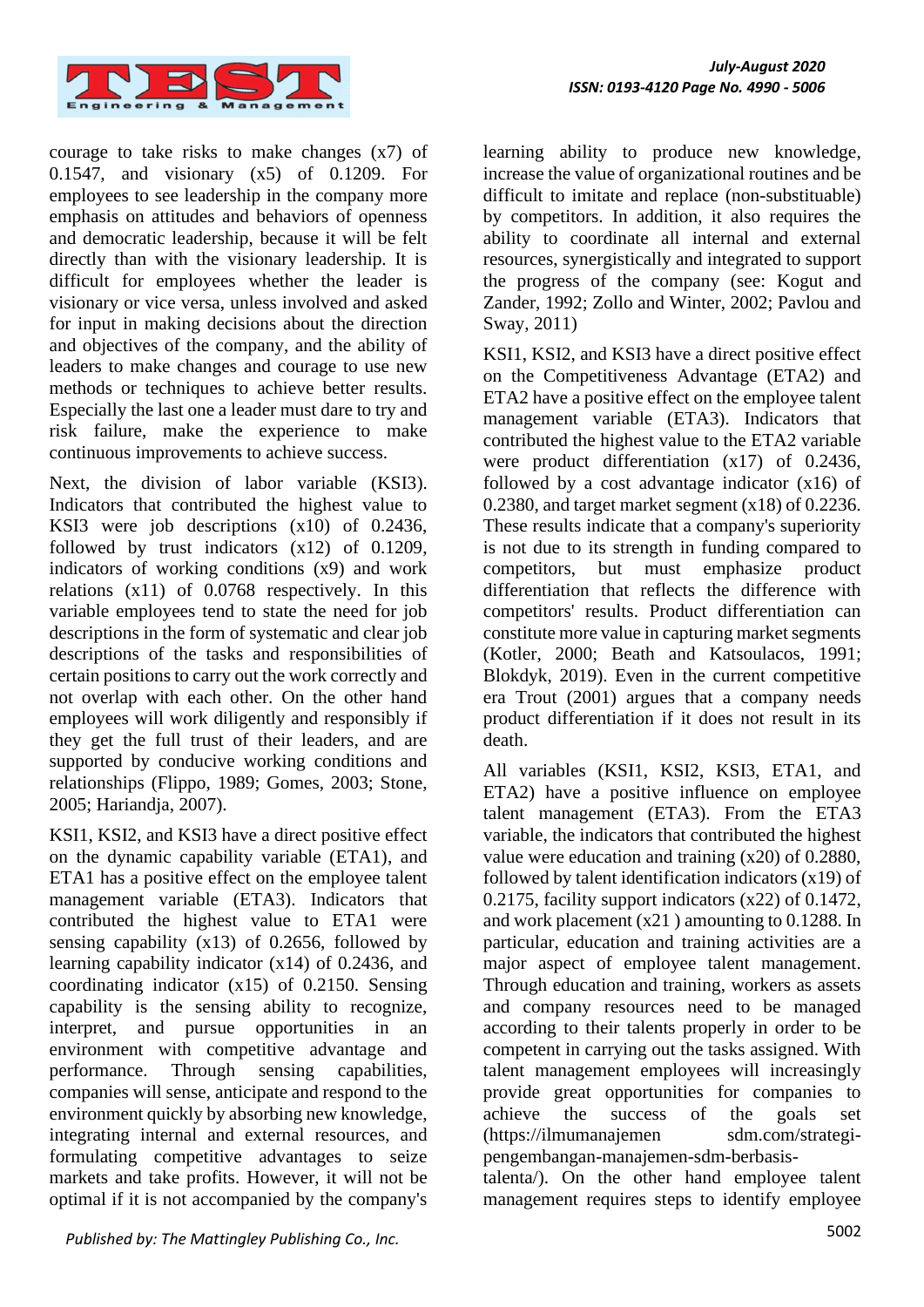

talent, prepare facilities needed to develop competencies and expertise, and accuracy in placement after getting education and training activities.

Talent management basically aims to develop worker competencies. This study found that talent management has an influence on workers, especially in terms of job satisfaction (ETA4), performance (ETA5), and commitment to sustainability (ETA6). From the job satisfaction variable (ETA4), the indicator that has the highest contribution value is the level of employee income (x16) of 0.3685, followed by career certainty indicator  $(x17)$  of 0.2923, and fulfillment of rights (x18) of 0.2236. These results indicate that the development of worker resources through talent management must bring increased income and worker satisfaction. If not, it will only bring an attitude of doubt and dissatisfaction with workers, so they do not see the benefits for themselves and the progress of the company. On the other hand talent management will also bring employee satisfaction if there is certainty in improving work careers and the fulfillment of guarantees of other rights, for example: payment of excess work hours, annual leave, health insurance, and others.

Another impact of talent management is on employee performance (ETA5). In this ETA5 variable, the indicator that contributed the highest value was work quality (x17) of 0.2322, followed by an indicator of timeliness (x18) of 0.1547, and the quantity of work (x16) of 0.1209. Arnold and Feldman (1986) and Robbins (2006) suggest that performance is a series of individual behaviors and activities in accordance with organizational expectations or goals. The results of this study indicate that talent management has an impact on the quality of work of workers, carrying out work according to schedule, and increasing the quantity of work. However Colquit, Lephine, Wesson (2009) said, improving employee performance is not only determined by the development of employee talent, but needs to be supported by job satisfaction and pleasure in doing work.

Talent management also positively influences workers' sustainability commitments (ETA6). In this ETA6 variable, the indicators that contribute the highest value are employee loyalty (x16) of 0.2520, followed by indicators of work

productivity (x18) of 0.2380, and passion of work  $(x17)$  of 0.0864. Meyer & Natalie (2002), Robbins (2011), Colquitt (2015), Luthans (2011)), Mowday (1998), Schermerhorn Jr (2010), Gibson et al (2015), and Cooper (2011) put forward the concept of organizational commitment as a condition of how many employees commit themselves to the organization and support the goals of the organization, and hopes to maintain membership in the organization. One type of organizational commitment is an ongoing commitment that is the desire to survive or leave the company. The strength of ongoing commitment will bring workers to continue working, because the company is considered useful in meeting their needs. This situation tends to arouse employee loyalty, enthusiasm, and high productivity, because the company is considered able to provide hope to improve welfare. Meyer and Natalie (2002) argue, someone who has a high desire to work has a reason to commit to the workplace because it is really comfortable and wants a job. At least that desire is caused by motivation for self and company progress, optimism for work and the future, confidence in career advancement, and strong work collaboration between colleagues to achieve common goals.

# **6. Conclusion**

This study found that organizational culture, transformational leadership, and work division directly or indirectly through dynamic capabilities and competitive advantage have a positive effect on employee talent management. In direct influence transformational leadership has the highest positive influence on employee talent management rather than organizational culture and work division. The influence of leadership is related to the visionary view of achieving better results in the future, acting as agents of change, acting transparently and democratically, giving trust to employees, and developing togetherness to achieve company progress. In an indirect effect, dynamic capability has a greater influence on employee talent management than competitive advantage. On the other hand employee talent management itself has an impact on job satisfaction, performance, and commitment to work sustainability.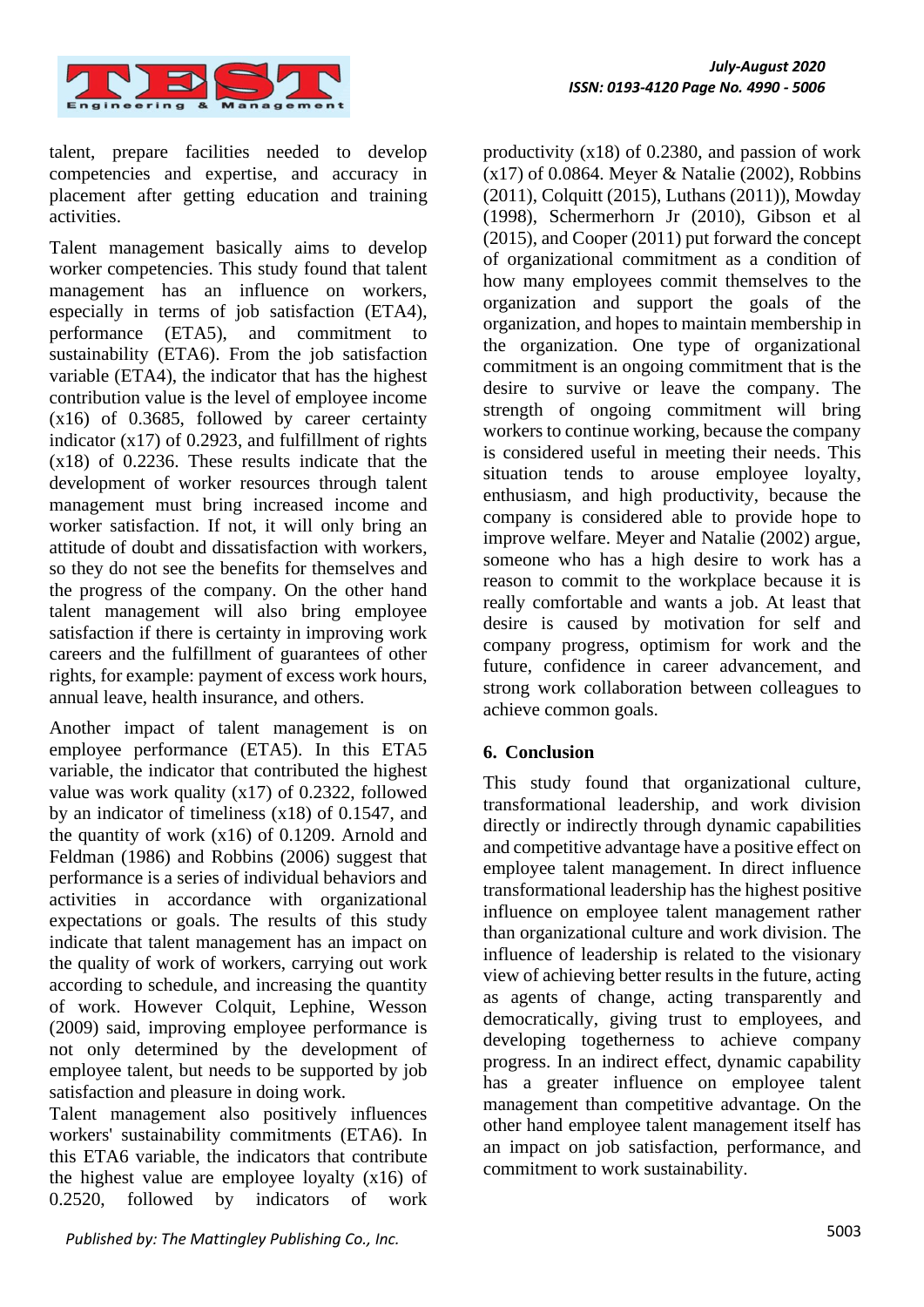

On that basis efforts to develop employee talent must pay attention to the various variables mentioned above. Talent management also needs to pay attention to the indicators that contribute to each variable. Especially the application of employee talent management, will not have a positive impact if the benefits are not felt by workers, increase income, provide career certainty, fulfillment of guaranteed rights, work quality, timeliness, loyalty, work passion, and others.

#### **References**

- [1]. Agung, I. (2010). Influence of Organizational Culture, Leadership, and Job Satisfaction on Teacher Performance in a School of Excellence in Jakarta's DKI Province, Dissertation, Jakarta State University.
- [2]. Allen, N. J., Meyer, J. P. (1996). Affective, Continuance, and Normative Commitment to the Organization: An Examination of Construct Validity, Journal of Vocational Behavior,
- [3]. Vol. 49 (3), 252-276. http://doi.org/10.1006/jvbe.1996.0043.
- [4]. Amstrong, M. & Baron, A. (2005). Managing Performance: Performance Management in Action. UK: CIPD Publishing.
- [5]. Anderson, T. D. (2016). Transforming Leadership, New York Washington D.C: St. Lucie Press.
- [6]. Arnold, H. J., Feldman, D. C. (1986). Organization Behavior. New York
- [7]. Bakan, I., Buyukbese, T., Ersahan, B., Sezer, B. (2014). Effects of Job Satisfaction on Job Performance and Occupational Commitment, International Journal of Management & Information Technology, Vol. 9 (1), 1472 – 1480. https://www.researchgate.net/ publication/331082683\_Effects\_of\_Job\_Satisfactio n\_on\_Job\_Performance\_and\_Occupational\_Comm itment. DOI: 10.24297/ijmit.v9i1.668.
- [8]. Bashori, K. (2012). Manajemen Talenta Untuk Mengoptimalkan Produktivitas PNS, Jurnal Kebijakan dan Manajemen PNS, Vol. 6 (2), 61 – 73. file:///G:/Journal\_Maret/95-Article%20 Text-369- 1-10-20190221.pdf
- [9]. Baum, T. (2002). Skills Training in the Hospitality Sector: A Review of Issues. Journal of Vocational Education & Training, 54 (3), 343-63. doi.org/10.1080/13636820200 204.
- [10]. Beath, J., Katsoulacos, Y. (1991). The Economic Theory of Product Differentiation, Publisher: Cambridge University Press.
- [11]. Blokdyk, G. (2019). Product Differentiation A Complete Guide, Publisher: 5STARCooks.
- [12]. Bharadwaj, S. G., Varadarajan, P. R., Fahy, J. (1993). Sustainable Competitive Advantage in Service Industries: A Conceptual Model and

Research Propositions, J*ournal of Marketing,* Vol. 57 (4 (Oct), 83-99. DOI: 10.2307/1252221.

- [13]. Buchanan, J. M. (1977). Freedom in Constitutional Contract, Perspective of a Poltical Economist, London.
- [14]. Cao, L. (2011). "Dynamic Capabilities in a turbulent market environment: empirical evidence from international retailers in China," Journal of Strategic Marketing, Vol.19 (5).
- [15]. Claudia, F. (2020). Division Of Work in Management: Definition & Explanation, Chapter 7, Lesson 24. https://study.com/academy/lesson/division-ofwork-in-management-definition-lesson-quiz.html.
- [16]. Cooper, D. J (2011) Leadership for Follower Commitment. New York: Routledge.
- [17]. Colquitt, J. A., Lephine, J. A., Wesson, M. J. (2015) Organizational Behavior Improving Performance and Commitmen in the Workplace, New York: McGraw Hill/Irwin.
- [18]. Dahl, R. L. (2003). Manajemen, Jakarta: Gramedia.
- [19]. Darmawati, A., Hidayati, L. N., Dyna, H. S. (2013). Effect of Job Satisfaction and Organizational Commitment on Organizational Citizenship Behavior, *Economia Journal*, Vol. 9 (1), 10-17. https://journal.uny.ac.id/index.php/economia/article /view/1372. doi.org/10.21831/economia. v9i1.1372
- [20]. Day, G. S., Wensley, R. (1988). Assessing Advantage: A Framework for Diagnosing Competitive Superiority, Journal of Marketing, Vol. 52 (2), 1 – 20. http://doi.org/10.1177/0022242988 05200201.
- [21]. Davis, S. M. (2004). Managing Corporate Culture, Cambridge Mass: Balinger Publishing Company.
- [22]. Dixit, S., Arrawatia, M. A. (2018). The Impact of Talent Management on Job Satisfaction and Employee Performance in Public Sector Banks of Rajasthan, IJCRT Journal, Vol. 6 (1), 426 – 435. http://www.ijcrt.org/papers/IJCRT1802489.pdf.
- [23]. Eisenhardt, K. M., Martin. J. A. (2000). Dynamic Capabillities:what are they?, Strategic Management Journal, 21: 1105-1121. http://doi.org/10.1002/1097-0266.
- [24]. Fatmasari. (2017). Effect of Talent Management and Self Efficacy on the Performance of Weight Loss Distributor Employees, Darmajaya Business Journal, Vol. 03 (02), 89 – 105. file:///G:/ Journal\_Maret/833-2410-1-PB.pdf.
- [25]. Flippo, E. B. (1989). Personnel Management, translated by Moh Masud, Jakarta: Erlangga Publisher.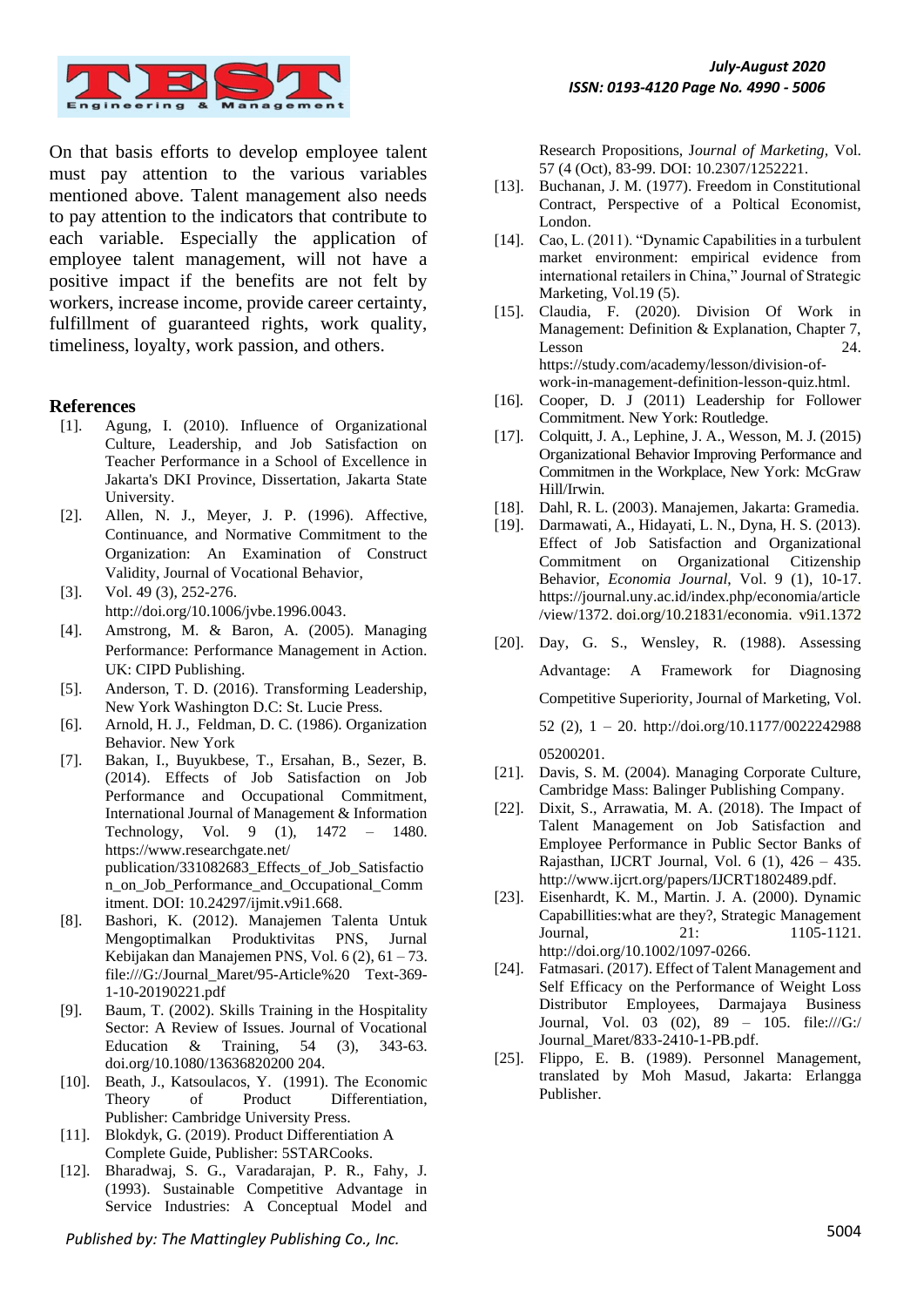

- [26]. Gasperz, V. (2013). All-in-One Integrated Total Quality Talent Management: 50 Concepts, Models and Key Analyses in Total Quality, Practical Human Capital, and Talent Management System | Contoh Aplikasi pada Bisnis dan Industri Modern, ogor: Tri-Al-Bros Publishing.
- [27]. Gibson, J. L. et al. (2015). Organizations Behavior Structure Processes. Fourteenth Edition. New York: McGraw-Hill Companies, Inc, 2015.
- [28]. Gomes, F. C. (2003). Human Resource Management, Jakarta: Andi Offset.
- [29]. Hanna Viany Octavia, H. V., Susilo, H. (2018). The Impact of Talent Management on Employee Performance (Study on Employees of PT Pertamina Geothermal Energy Area Ulubelu), Journal of Business Administration (JAB), Vol. 60 (2). 186 – 191. file:///G:/Journal\_ Maret/2524-10043-1-PB.pdf
- [30]. Hasibuan, M. S.P. (2011). Human Resource Management, Jakarta: Bumi Aksara Publisher.
- [31]. Hidayat, H. S. (2018). Effect of Job Satisfaction on Organizational Commitment and Turnover Intention, Journal of Service Management and Marketing, Vol. 11 (1), 51 - 66. http://dx.doi.org/10.25105/jmpj.v10i1.2516.
- [32]. https://journal.trunojoyo.ac.id/ecoentrepreneur/article/view/3033.
- [33]. https://ilmumanajemensdm.com/strategipengembangan-manajemen-sdm-berbasis-talenta/.
- [34]. Irawati, S. A., Sudarsono, B., Lestari, L. (2017). Pengaruh Manajemen Bakat dan Pengelolaan Sumber Daya Manusia Terhadap Kinerja Karyawan PT Jawa Pos Media Televisi (JTV) di Surabaya, 210 – 224. https://journal.trunojoyo.ac.id/ecoentrepreneur/article/view/ 3033.
- [35]. Kementerian Menpan/RB. (2019). Pemerintah Siapkan ManajemenTalenta. https://www.menpan. go.id/site/berita-terkini/pemerintah-siapkanmanajemen-talenta.
- [36]. Kirkpatrick, T. O., Levis, C. T. (1995). Effective Supervision, New York: The Bryden Press.
- [37]. Kogut, B., Zander U. (1992). Knowledge of the Firm, Combinative Capabilities, and the Replication of Technology, Organization Science 3 (3). 383 – 397. https://www. Researchgate.net/publication/228314105\_Knowled ge of the Firm Combinative Capabilities and the e Replication of Technology/link/584d59cb08ae4 bc8992fc5ea/download. Doi: 10.1287/orsc.3.3.383.
- [38]. Kotler, P. (2000). Marketing Management: The Millennium Edition, Publisher: Prentice Hall, Inc.
- [39]. Lei, K. Y., Basit, A., Hasan, . (2018). The Impact of Talent Management on Job Satisfaction: A Study among the Employees of a Travel Agency in Malaysia, Indonesian Journal of Applied Business and Economic Research, Vol. 1  $(1)$ , 1 – 19. http://www.econbiz. org/index.php/ijaber/article/view/6/1. doi.org/10.32456/.v1i1.6.
- [40]. Luthans, F. (2004). Organizational Behavior, New York: McGraw-Hill, Inc.
- [41]. Mathis R. L., Jackson, J. H. (2006). Human Resources Management, Jakarta: Salemba Empat.
- [42]. Meyer, J. P., Natalie J. A. (2002). Commitment in the Worplace Theory Research and Application. California: Sage Publications.
- [43]. Mowday, R. T., Lyman W. P., Richard M. (1998). Organizational linkages: The Psychology of Commitment, Absenteeism, and Turnover. San Diego, California: Academic Press.
- [44]. Nanus, B. (2001) Kepemimpinan Visioner, Jakarta: Prenhallindo.
- [45]. Pavlou, P. A. & Sway, O. A. (2011). Understanding the Black Box of Dynamic Capabilities Management, Decision Sciences, 42 (1): 239-273. doi.org/10.1111/j.1540-5915.2010. 00287.
- [46]. Pennings, J. M. (1992). Research in Organization Behavior, Vol. 14, Greenwich, CT: JAI Press.
- [47]. Pettigrew, A. (2015). On Studying Organizational Culture: Administrative Science Quarterly, Vol. 24 (4), 570 – 581. http://eureka.sbs.ox.ac.uk/1485/
- [48]. Robbins, S. P. (2006). Essentials of Organization Behavior*,* New Jersey: Prentice-Hall International Inc.
- [49]. Roring, F. (2017). Influence of Leadership, Job Sharing and Compensation on Employee Performance At PT Bank Danamon Branch Manado, Journal of Business Management and Innovation, Vol. 4 (3), 144 – 154. file:///C:/Users/TOSHIBA/Downloads/17991- 36287-1-SM.pdf.
- [50]. Sathe, V. (1983). Implications of Corporate Culture: A Manager Guide's to Action, Organizational Dynamics, 1983: hal. 4 – 23). file:///G:/Journal\_Maret/first-page-pdf.pdf
- [51]. Schein, E. H. (2014). Organizational Culture and Leaderhip, San Fransico: Jossey-Bass publishers.
- [52]. Shaju, M., Subhashini, D. (2017). A study on the impact of Job Satisfaction on Job Performance of Employees working in Automobile Industry, Punjab, India, *Journal of Management Research*, Vol. 9 (1), 117 – 130. http://DOI: 10.5296/jmr.v9i1.10420.
- [53]. Schermerhorn Jr., John R. et. al (2010) Organizational Behavior. New York: John Wiley & Sons, Inc.
- [54]. Silzer, R., Dowell, B. E. (2009). Strategy-Driven Talent Management: A Leadership Imperative, John Wiley and Sons.
- [55]. Soetjipto, B. W. (1997). Measuring Business Performance Balanced Scorecard, Usahawn Journal, No. 06 (XXVI), 21-25, (http://www.duniaesai.com/ekonomi/Eko32.htm).
- [56]. Stone. R. J. (2005) Human Resource Management, Australia: John Wiley & Sons
- [57]. Thoha, M. (2008). Organizational Behavior: Basic Concepts and Applications, Jakarta: RajaGrafindo Persada Publisher.